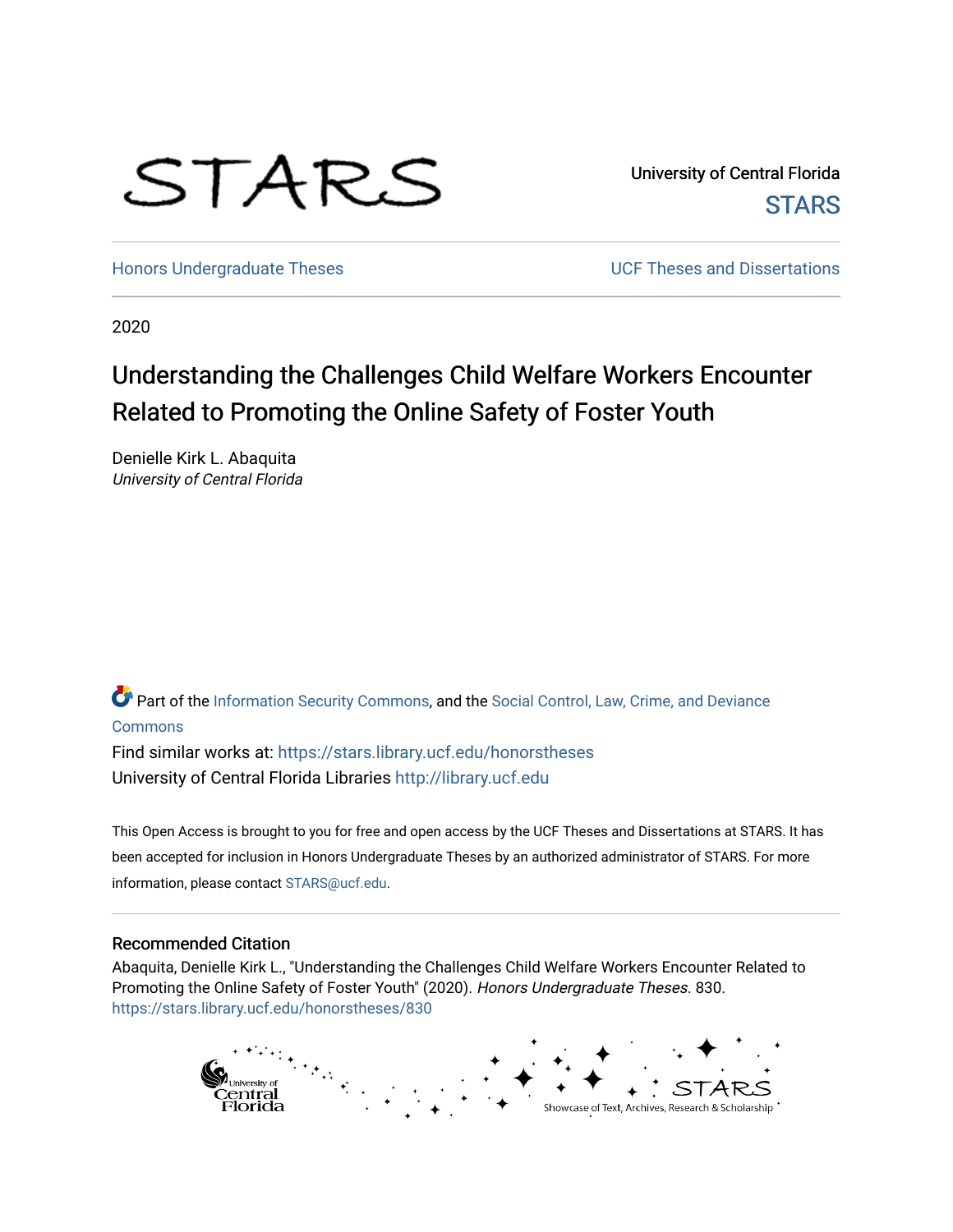# UNDERSTANDING THE CHALLENGES CHILD WELFARE WORKERS ENCOUNTER RELATED TO PROMOTING THE ONLINE SAFETY OF FOSTER YOUTH

by

### DENIELLE KIRK L. ABAQUITA

A thesis submitted in partial fulfillment of the requirements for the Honors in the Major Program in Computer Science in the College of Engineering and Computer Science and in the Burnett Honors College at the University of Central Florida Orlando, Florida

> Fall Term 2020

Thesis Chair: Pamela Wisniewski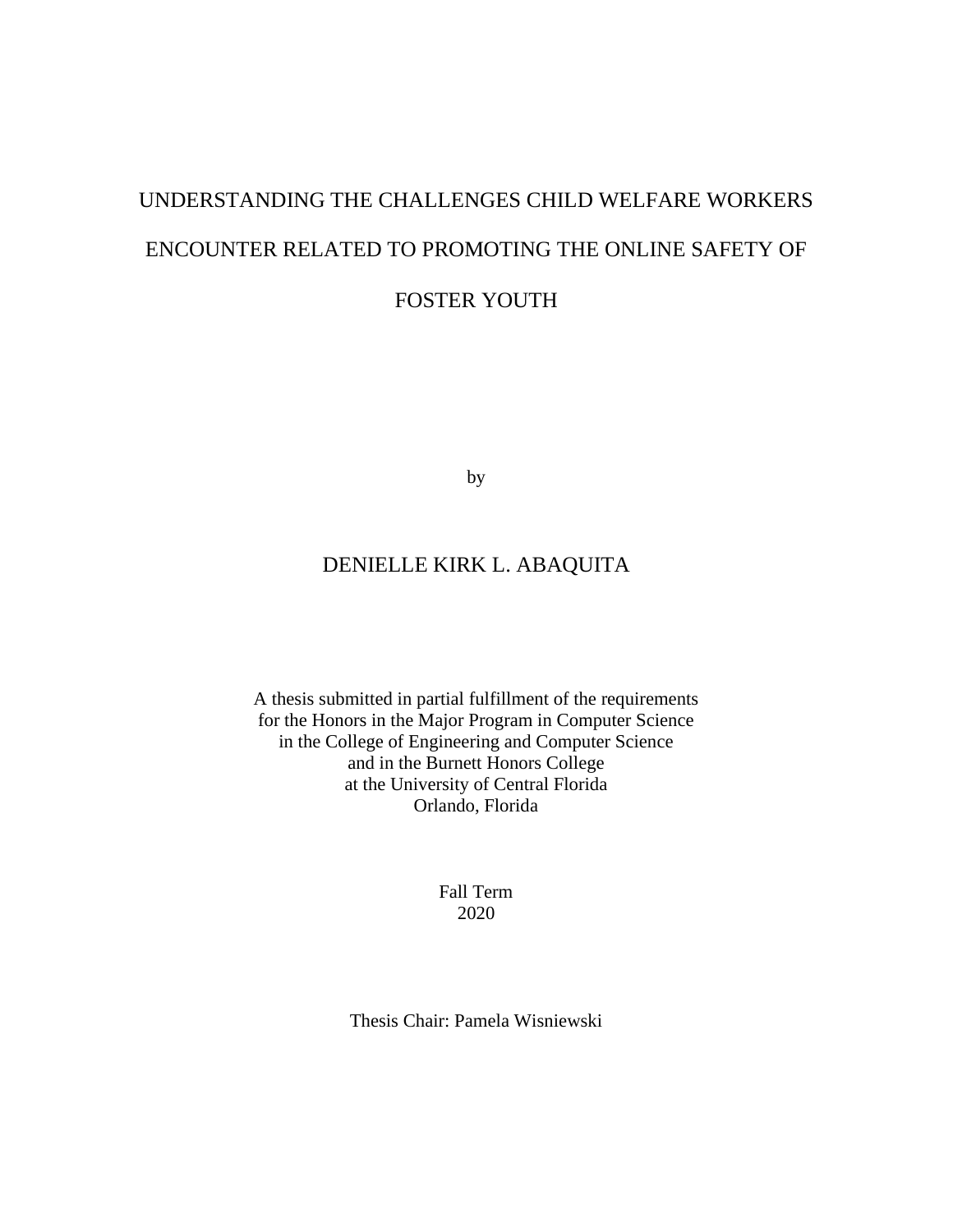#### Abstract

Foster care case managers are responsible for the wellbeing of foster youth in the foster care system. Teens (ages 13-17) in foster care are most vulnerable to serious risks, such as sex trafficking. Such risks have been heightened by the advent of internet-based technologies that connect foster youth with unsafe others at unprecedented frequency and speed. This thesis examines how case managers tackle the challenge of online safety as it relates to adolescents in the foster care system in the United States. I conducted 32 semi-structured interviews with case managers who worked with foster teens (ages 13-17) within the past 5 years. After each interview, I transcribed the recording and conducted qualitative data analysis to identify emerging themes. I found that foster teens face numerous online risks with sexual-related risks (e.g., sex trafficking) and contact-related risks (e.g., unsolicited contact) being most prominent. However, case workers may not be prepared to address all of these challenges because of lack of online safety training and support from foster parents. Also, case workers are overburdened with many responsibilities that make online safety a secondary priority. This thesis identifies the gaps in which case managers are trained and highlights the need for more support to handle online safety challenges. Therefore, this thesis recommends that the foster care system must place a higher priority in establishing support groups and collaborative training among foster parents, case workers, and foster children to fully manage foster youth online safety.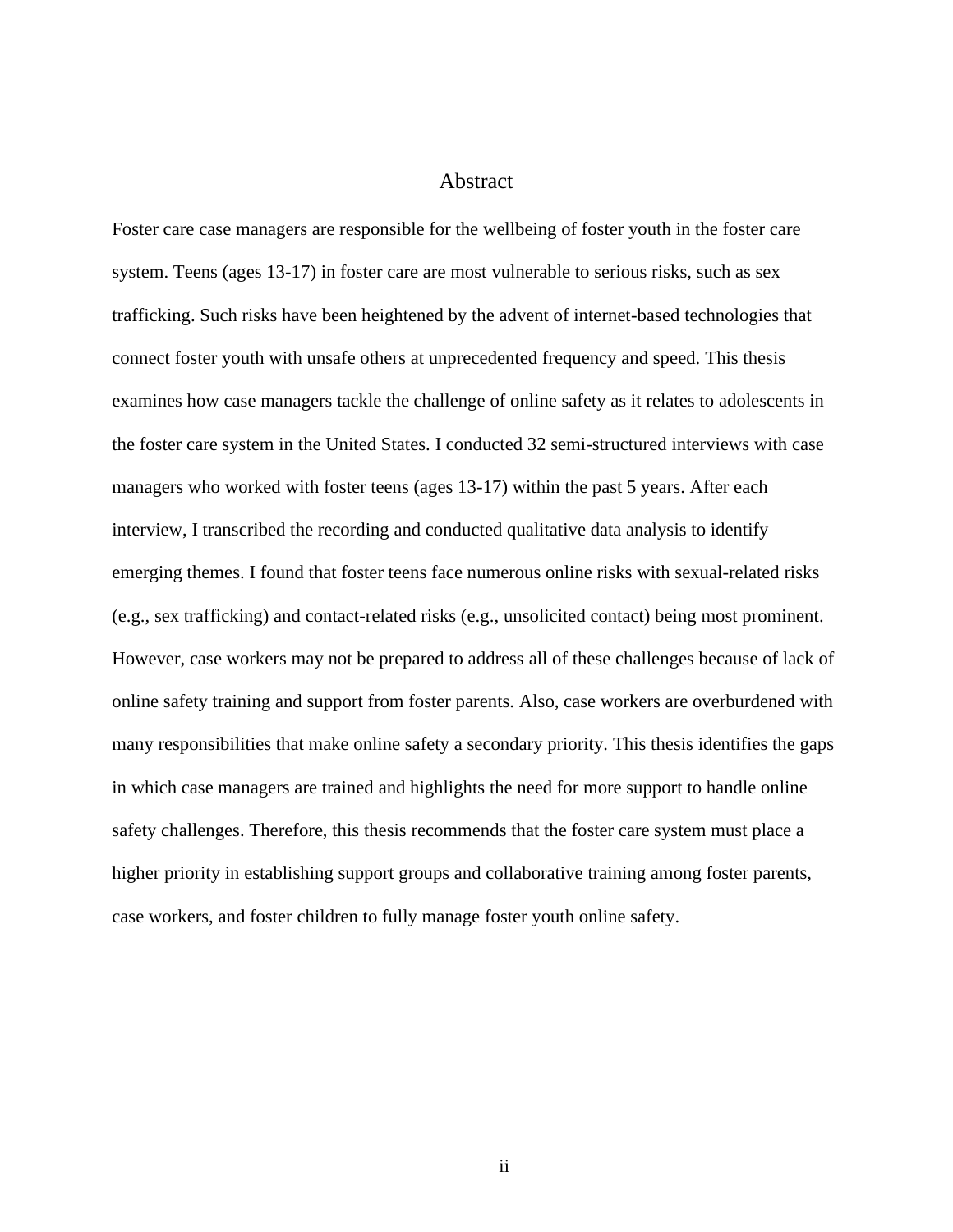#### ACKNOWLEDGMENTS

There are so many people that have contributed to this work, and I am so thankful for all of them. First, I want to thank my amazing family for supporting me. They always encourage me to do my best no matter what, and that has carried into the many hours that went into this project. I want to give a special thank you to Karla Badillo-Urquiola who closely mentored me throughout this project. She really mentored me through every blood, sweat, and tear I had in making this project a reality, and this project honestly would not be possible without her! Thank you so much for the mentorship and friendship.

I also want to sincerely thank my faculty advisor, Dr. Pamela Wisniewski. Although we decided to change my original project to this one, I am so thankful because I learned so much and gained so many new perspectives. I also thank Dr. Chrysalis Wright for serving as a member of my committee and supporting me through this thesis. I am also grateful for Dr. Scott Harpin from the University of Colorado for being another pillar of support throughout this project.

I am also grateful for my best friend Amasha Rajaguru for truly encouraging me and supporting me throughout all of this. She dealt with me talking about any and all issues that I went through, and she helped me through it all. Thank you!

Lastly, I want to give a very special thanks to everyone who made this project possible. To Aimé Yelvington for the overall support, and of course, thank you sincerely to all of the case managers who participated. I loved hearing your stories, and I am happy to have met you all and help make your voices be heard. Overall, this research would truly not be possible without the support by the William T. Grant Foundation (#187941, #190017).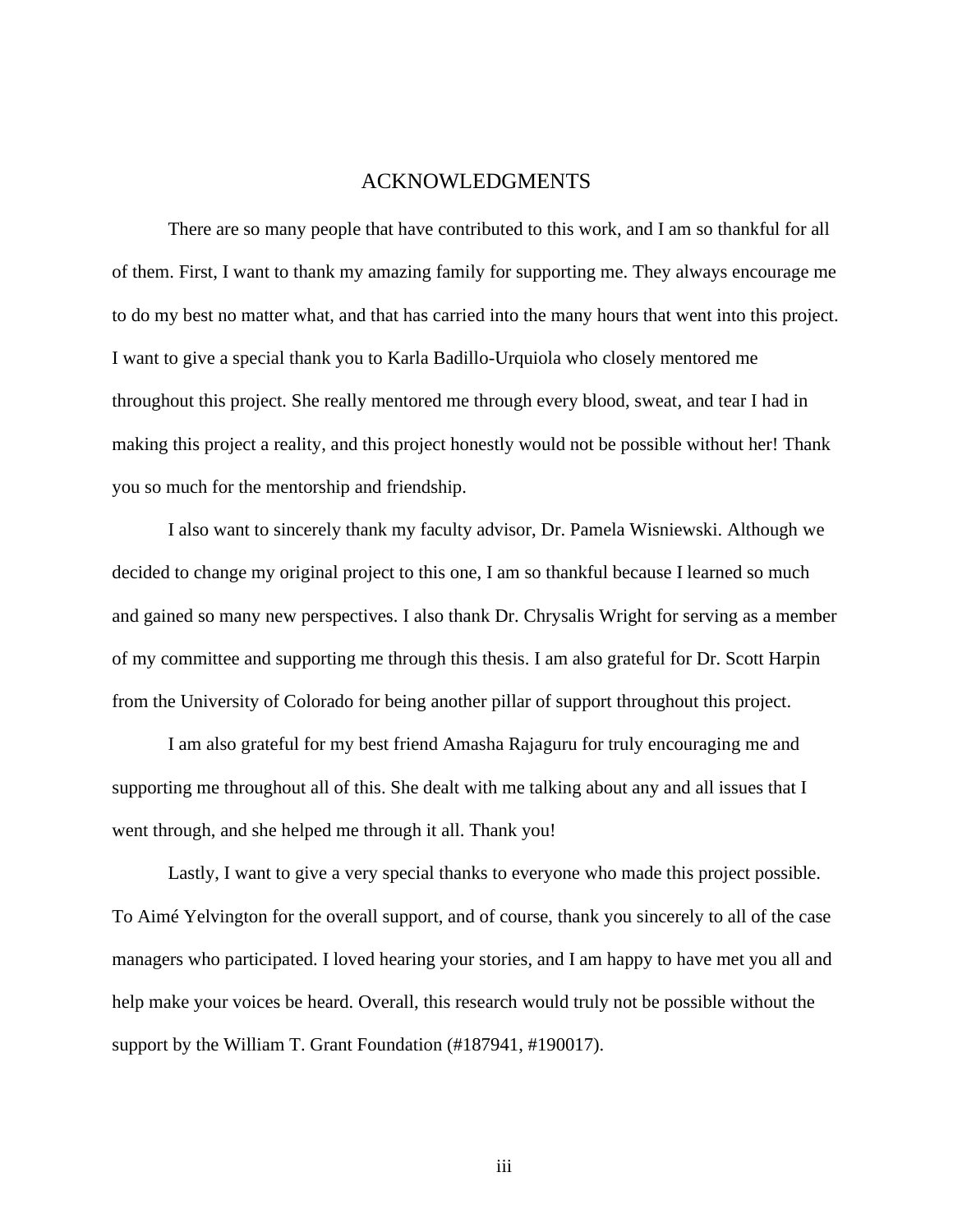## TABLE OF CONTENTS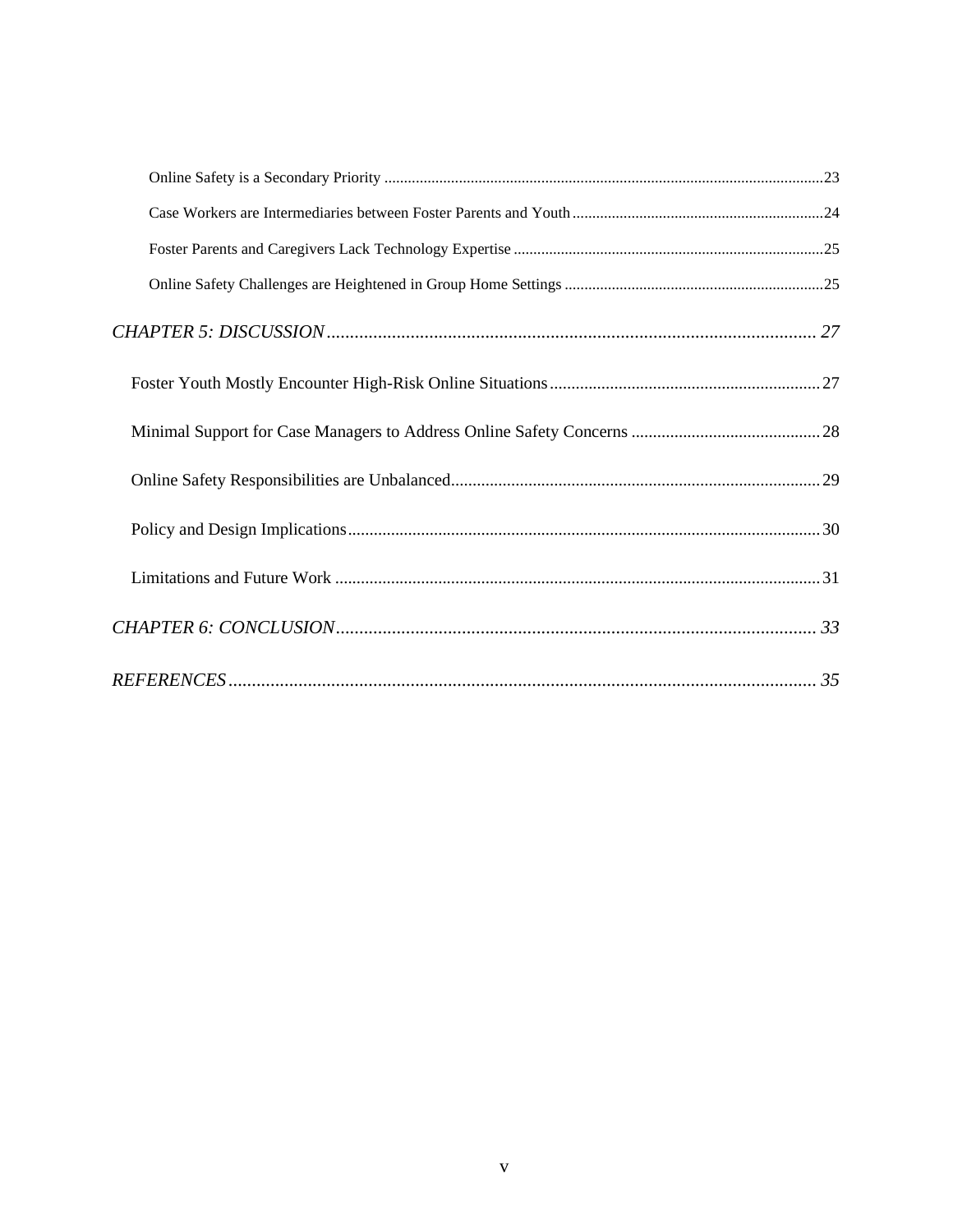# **LIST OF TABLES**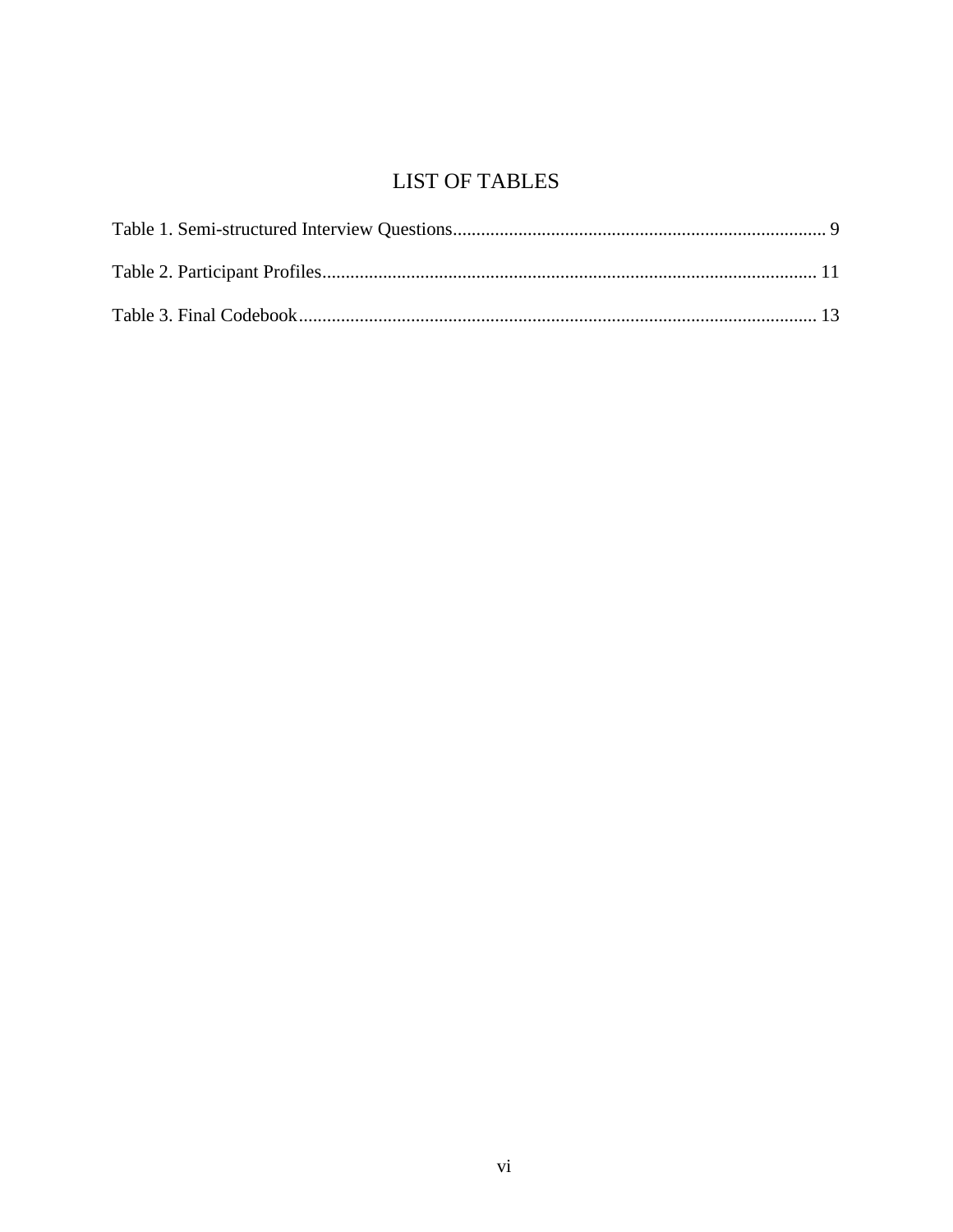#### Chapter 1: Introduction

<span id="page-7-0"></span>Child welfare workers in the United States play a critical role in protecting the well-being of our youth and supporting their families. One of their primary roles is to manage cases of child maltreatment by ensuring families are provided with the necessary resources outlined in their case plans (Smith & Donovan, 2003). As part of this responsibility, case workers conduct home visits, provide service referrals for families, and attend court sessions. In any given year, case workers can have as many as 130 cases or more (Edwards & Wildeman, 2018). Edwards and Wildeman (2018) suggests that managing such high caseloads largely contributes to the high turnover rates in social services. In some states, these rates are as high as 30 percent (Edwards & Wildeman, 2018). As a result, many child welfare offices are thus left under-staffed, underresourced, and over-stretched (Edwards & Wildeman, 2018). This leaves many cases with incomplete investigations, decreasing a child's opportunity to be reunified with their family and most likely having to stay in the foster care system until they age-out in adulthood (Edwards  $\&$ Wildeman, 2018).

In the foster care system, Badillo-Urquiola et al. (2017) found that teens are particularly susceptible to facing online risks. Often, these teens exhibit attention-seeking behaviors resulting from lack of emotionally maturity, which makes them especially vulnerable to these types of risks (Badillo-Urquiola et al., 2017). Therefore, in addition to their already heavy workload, case workers must now also face the emerging challenges that surround online safety. Thus, the goal of this thesis is to examine the challenges case workers face in supporting foster families and the online safety of foster youth. The research questions for this thesis are as follows: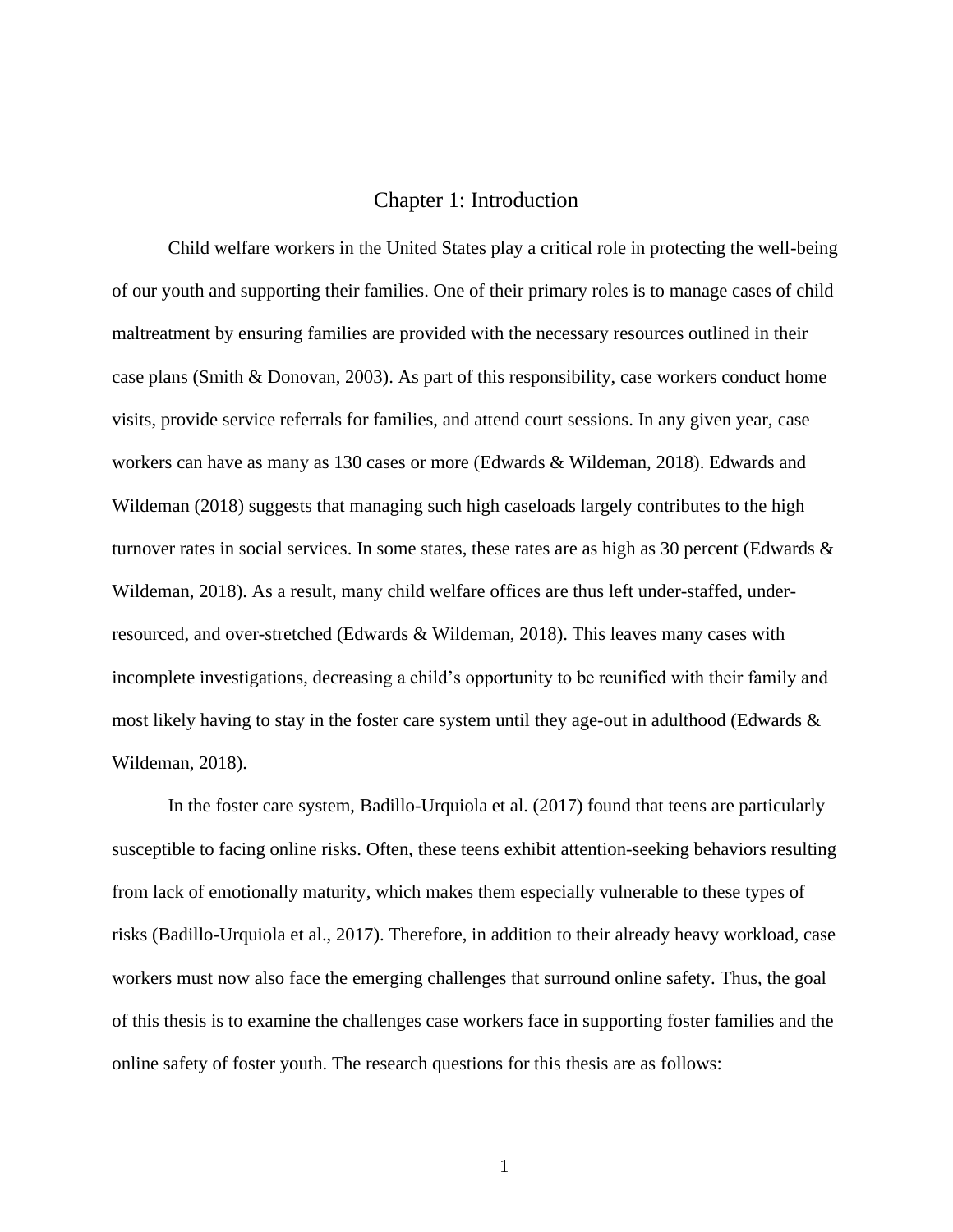**RQ1:** *According to case managers, what types of online risks do foster youth most commonly encounter?*

**RQ2:** *What type of training or systems of support are provided to caseworkers for addressing these challenges?*

**RQ3:** *How do case managers work with foster families to address the concerns of online safety?*

To answer these research questions, I conducted semi-structured interviews with 32 child welfare case managers who have worked with foster teens (ages 13-17) within the last 5 years. I asked participants about the unique challenges they have faced, training and support they receive to meet those challenges, and risks related to foster youth technology use.

I then performed qualitative data analysis to identify emerging themes related to answering our research questions. Specifically, I identified that foster teens primarily face highrisk online situations, especially sexual-related risks. However, case managers face minimal support to address these online safety concerns. They have numerous responsibilities and are overburdened, leaving online safety as a secondary priority. This thesis provides recommendations on how the foster care system can better equip and empower case managers to handle the challenges related to foster youth online safety.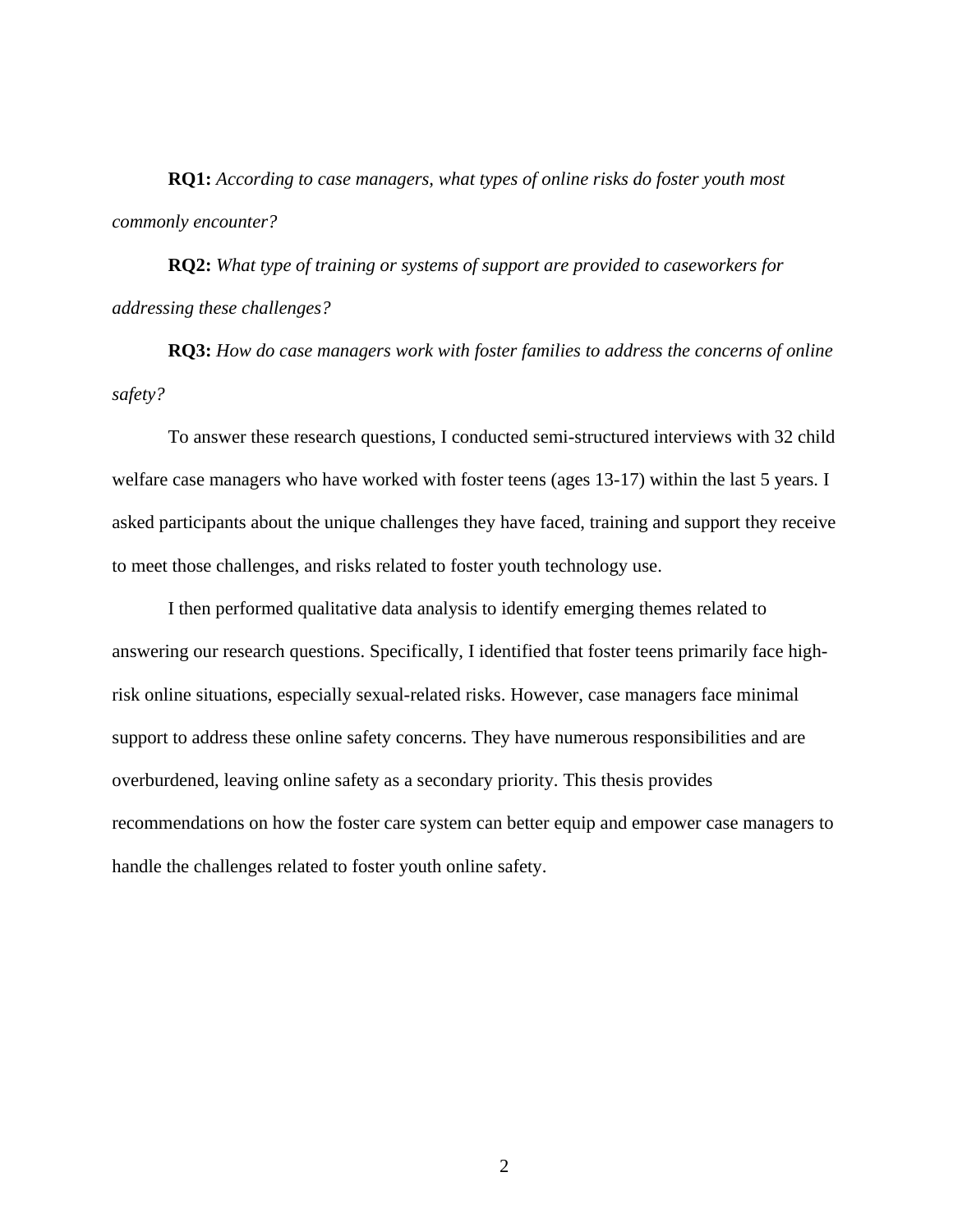#### Chapter 2: Background

<span id="page-9-0"></span>In this section, I synthesized previous research on the role of child welfare case workers in supporting foster families, followed by literature on foster youth and online safety. I then presented past findings on the role of case workers in foster youth and online safety.

#### The Role of Child Welfare Workers in Supporting Foster Families

<span id="page-9-1"></span>Child welfare workers in the foster care system, specifically case workers, have the primary responsibility of supporting foster families. Findings from Thompson et al. (2017) assert that case workers have a multifaceted career in that they have high levels and a wide range of responsibility within the child welfare system. Accordingly, the role of case workers expands to both foster children and foster parents.

Meanwhile, children in the foster care system are particularly vulnerable to a variety of mental- and physical-health risks (Turney & Wildeman, 2016). Specifically, foster children have a higher suicide rate than those in the general population in the United States (Brown, 2020). They are also highly susceptible to engaging in high-risk sexual behaviors, leading to increased chances of pregnancy and sexually transmitted infections (Harmon-Darrow et al., 2020). Foster care case workers are thus responsible for more than just the physical safety of foster children. They are also responsible for supporting foster children's socio-emotional well-being. In providing adequate support for both foster parents and case workers, foster children can receive the best support they need from both parties.

In order to best support foster youth, foster care case workers need to maintain collaborative and supportive relationships with foster parents. In the study by Denby et al.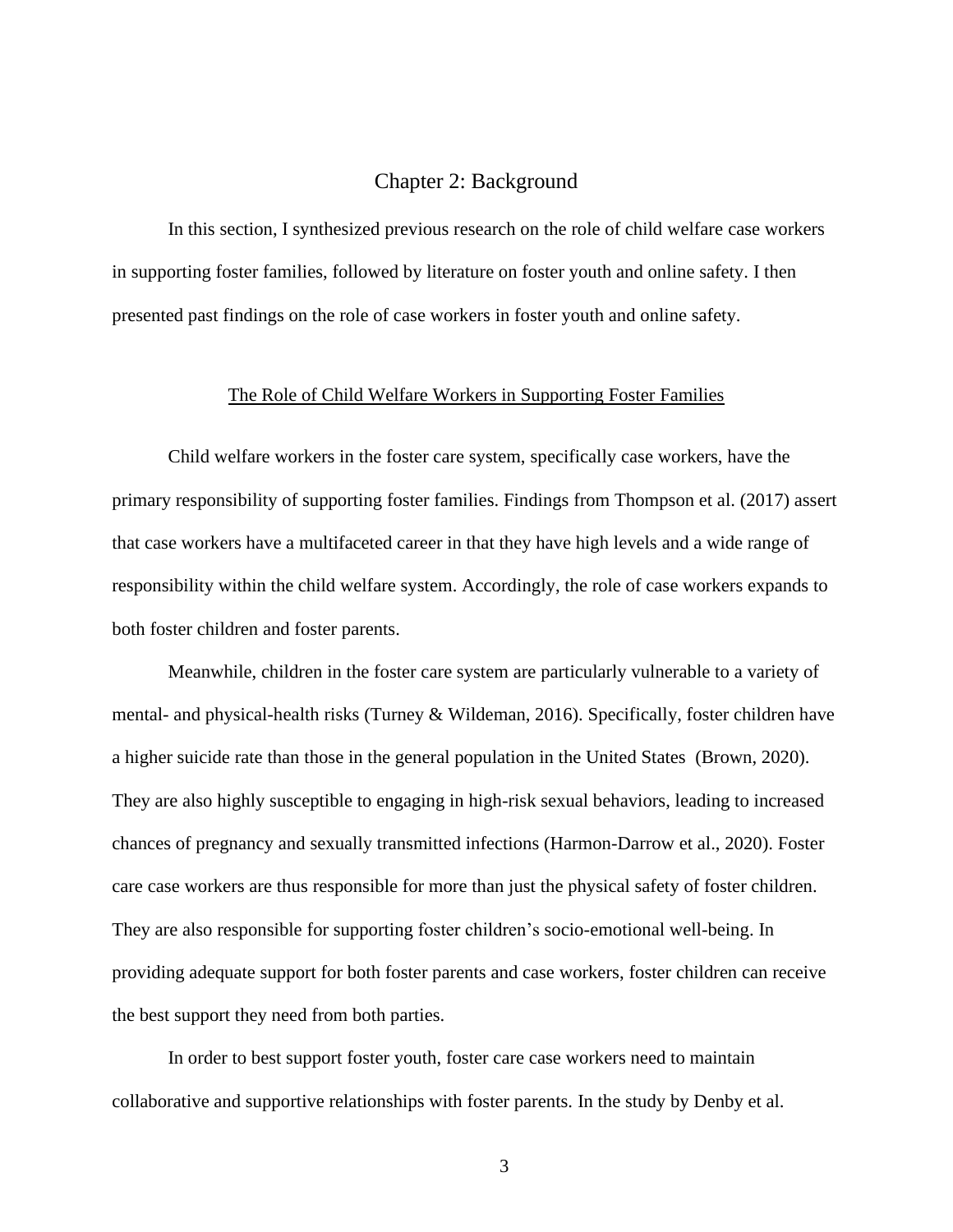(1999), foster parents felt a higher sense of satisfaction with their role when workers go out of their way to show foster parents that they're appreciated (e.g., greeting cards, regular check-ins). Denby et al. (1999) also suggests that foster care agencies establish a more grounded support plan that includes a "renewed commitment" to supporting foster parents, promoting the collaboration between foster parents, and affirming the importance of their roles. The main drivers of this plan are the child welfare workers. Accordingly, child welfare workers have a primary role in supporting foster families by cultivating positive relationships with foster parents and referring them to the resources and services they need (Smith & Donovan, 2003). However, case workers also need their own support. Thompson et al. (2017) found that when case workers were not well-supported (e.g., resources, fair compensation, etc.), case workers felt undervalued, which made them more likely to leave the profession. With high turnover of case workers in the child welfare system, this taxes the entire system, making it increasingly difficult to give foster parents and youth the support they need to thrive.

The recent innovations in information and communication technologies, such as mobile smartphones and social media, add additional complexity to the lives of foster youth, parents, and case workers. Therefore, this thesis seeks to identify the challenges that case workers face in handling foster youth online safety and their role in meeting those challenges. Examining these challenges and how case workers address them will provide a better understanding on how to further support foster care case workers and, by doing so, foster families.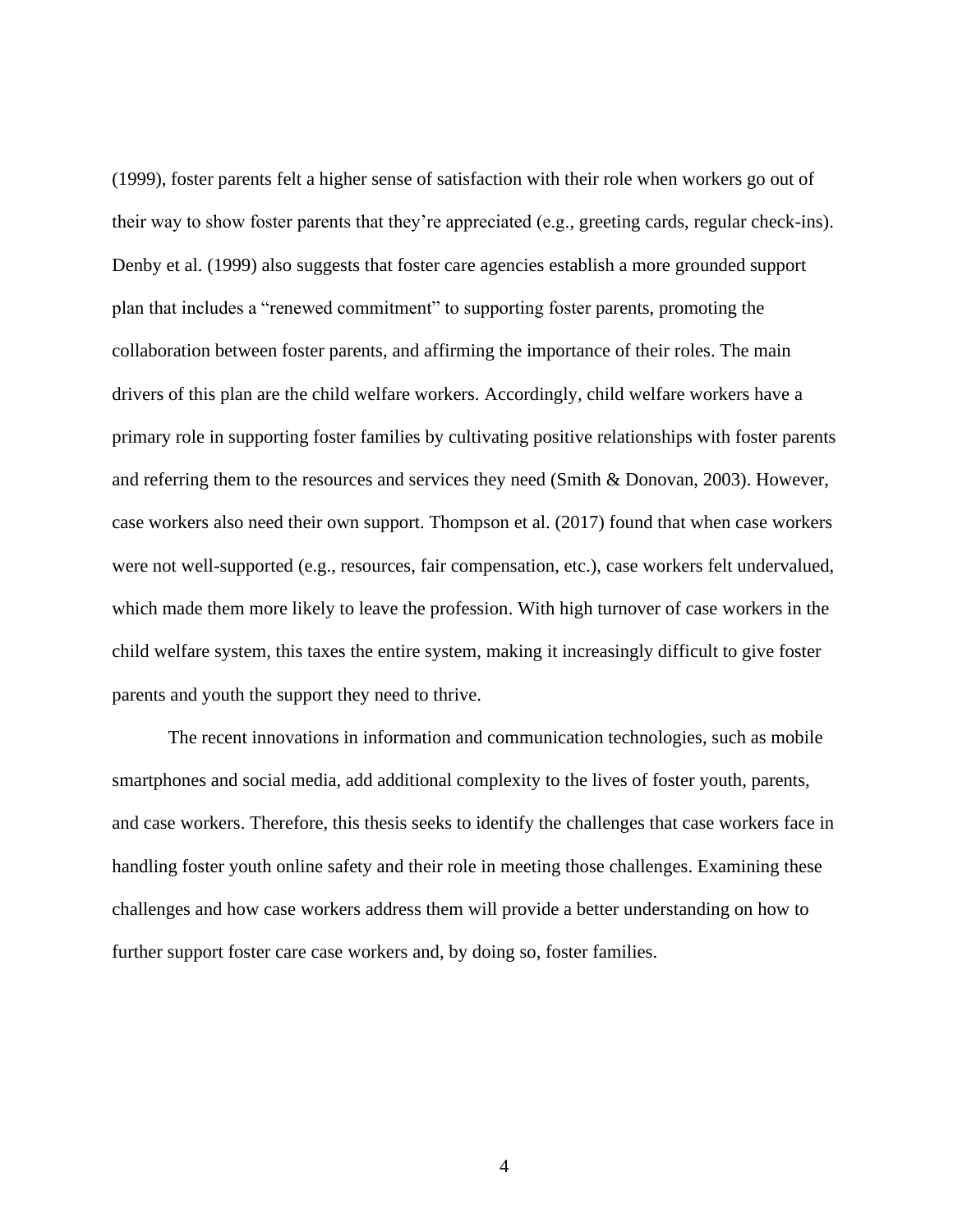#### Foster Youth and Online Safety

<span id="page-11-0"></span>In a recent literature review conducted by Badillo-Urquiola et al. (2017) on the topic of foster youth and online safety, they found that while technology access has its benefits and advantages for foster youth, there are also possible risks posed to foster youth that need to be addressed. Yet, limited research has been conducted on the role of technology in the lives of foster youth. Of the research conducted, foster youth have been found to be more susceptible to online risks than non-foster teenagers, according to a more recent study by Badillo-Urquiola et al. (2019). This is partially due to past experiences of abuse resulting in psychological traumas. For instance, foster teens have felt some form of rejection since being separated from their biological families, and according to foster parents, this has ultimately developed into attentionseeking behaviors directed outside of the foster home and manifested in their unsafe online interactions (Badillo-Urquiola et al., 2019). As a result, foster parents were left helpless while trying to balance their foster teens' safety with providing access to technology.

Access to the internet can also be beneficial, however. Gustavsson and MacEachron (2015) discussed that foster youth can benefit from the vast access to online information to find medical information, employment resources, and schoolwork. Additionally, the ability to have online interactions with social service providers allows youth to readily receive support (Brinson et al., 2015). However, these studies also show that programs put in place to support foster parents and youth (especially those related to online safety) are poorly maintained, exclude the perspectives of foster youth, and fail to effectively safeguard foster youth from online risks. On the other hand, a research study by Finn & Kerman (2004) shows that by providing the adequate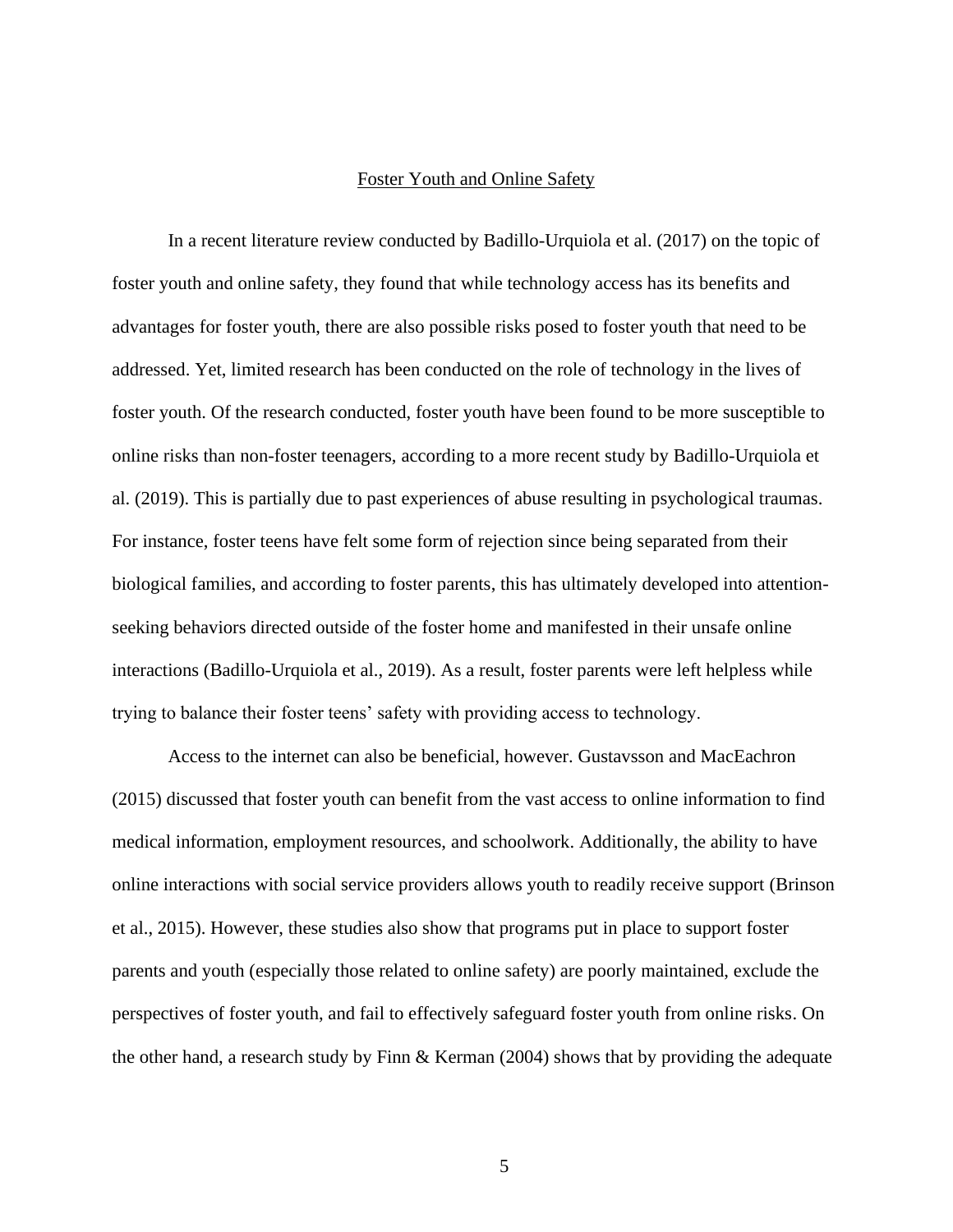online safety resources and training to a group of foster families, online difficulties and risks were mitigated compared to a control group of foster families.

This research will provide further details on the online safety challenges that foster youth currently face from the perspective of child welfare workers.

#### <span id="page-12-0"></span>The Role of Child Welfare Workers in Supporting the Online Safety of Foster Youth

Previous research conducted, Denby et al. (2016) shows that building a positive rapport between adults and youth is key to child emotional and developmental health. Specifically, social support in the form of positive relationships is thought to help prevent children from developing or taking part in destructive and risky behaviors. Accordingly, Denby (2016) created the DREAMR project to help foster youth connect with support professionals using technology. Foster teen participants in the study reported feeling "normal" like other teens in the general population and feeling heard since some youth were accustomed to strictly following directions from their caregivers. Although older teens felt it was unnecessary for them to always contact their service provider for simple tasks or permission regarding the phone, overall findings showed that the phone given to participating foster youth worked well in helping establish the relationship with their service provider. This suggests that communication between child welfare workers and foster youth is vital in order to address challenges like foster youth online safety.

Yet, research on the role of child welfare workers in foster youth online safety is still in its infancy. Although foster care case workers are known to have numerous responsibilities, addressing online safety of foster youth has not been explored or discussed as one of them. Overall, the role of child welfare workers in foster youth online safety is an area that is mostly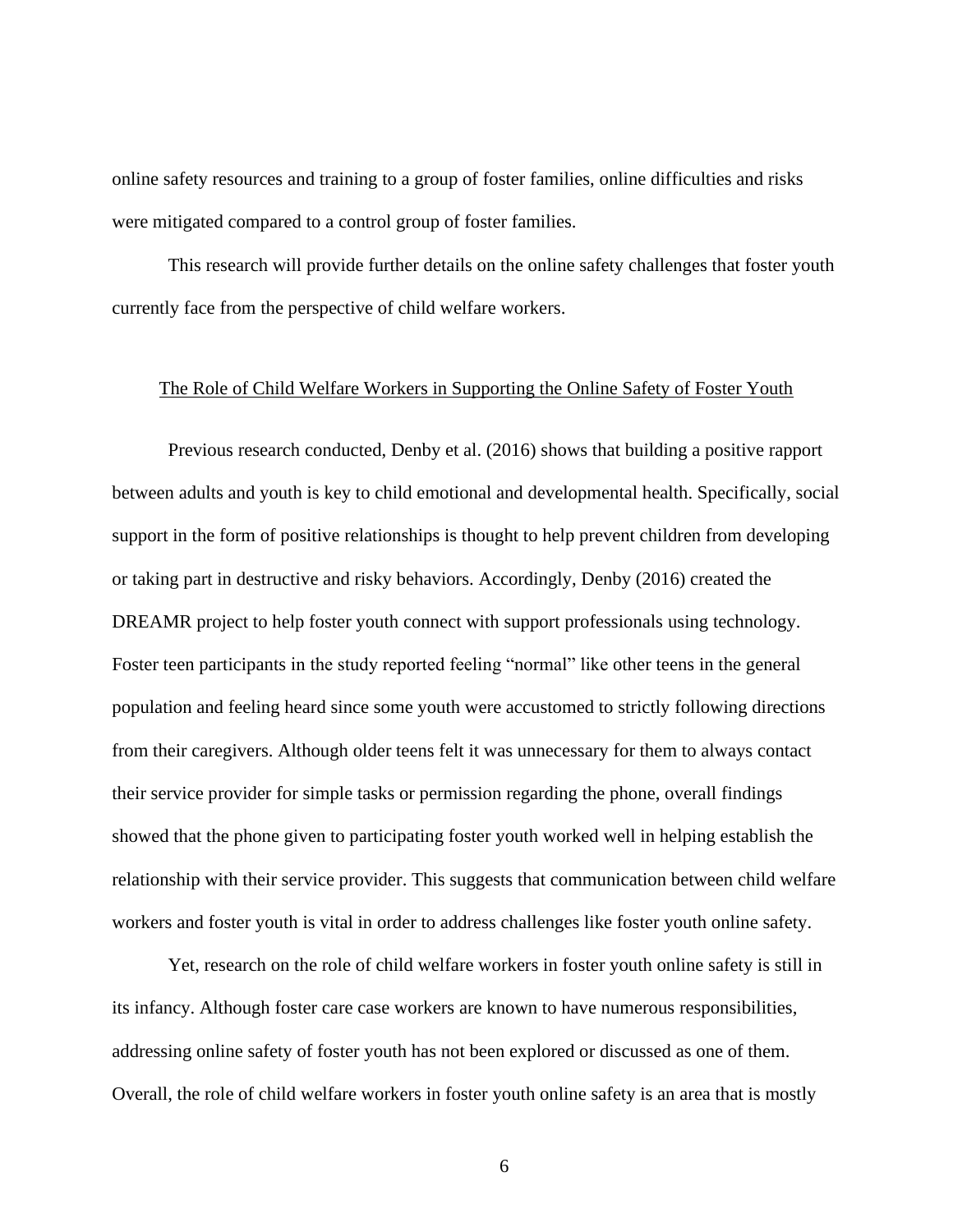unexplored. This thesis looks further into the relationship between case workers, foster parents, and foster youth by interviewing case managers of foster teens to understand their perspectives on teen technology use and online safety. This study provides insight into how case workers can be provided with more resources to help foster families manage technology use and empower teens to take more control over their own online safety.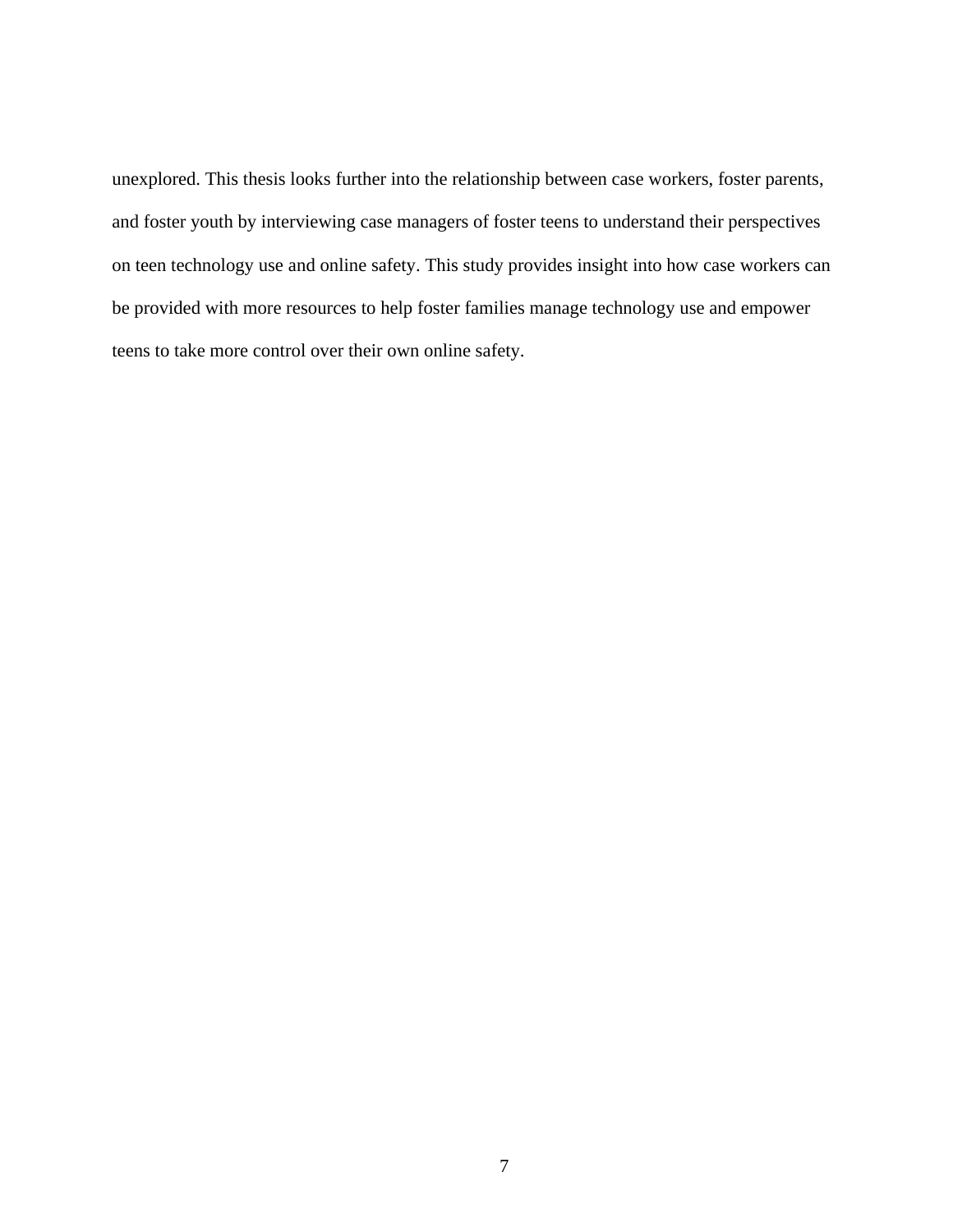#### Chapter 3: Methods

<span id="page-14-0"></span>In the following section, I provide an overview of our interview study, followed by a description of our analysis approach. Finally, I describe our recruiting strategies and participant demographics.

#### Overview of Interview Study

<span id="page-14-1"></span>I conducted semi-structured interviews with 32 welfare case managers of foster teens (between 13 and 17 years old). Before recruitment, I obtained Institutional Review Board (IRB) approval to conduct this study. Interviews were conducted in person and over the phone, depending on the availability of the foster care case managers. Before each interview, I obtained verbal consent from the participants and permission to audio-record the conversation. During each interview, I asked participants to talk about their personal experiences, overall challenges in managing foster care cases, teen technology use, and systems of support available to them (see Table 1). I also asked follow-up questions for clarification or for more information on various points that were discussed. Towards the end of each interview, participants completed a voluntary demographics survey that included questions about their age, sex, highest education level, current employment status, household income, and ethnicity. I then transcribed the audio recordings verbatim for data analysis.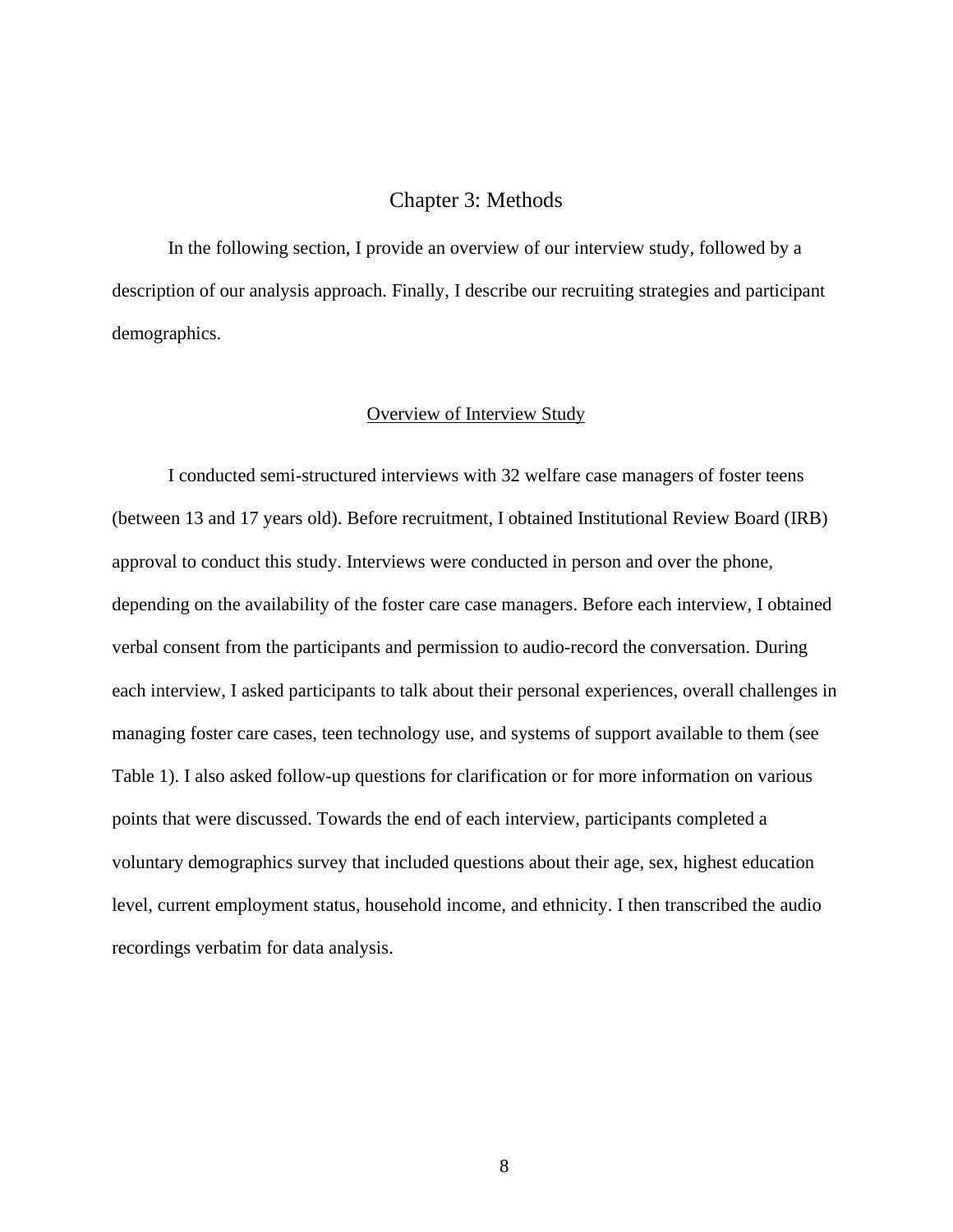| Category                  | <b>Description</b>                                                                                                                         | <b>Example Questions</b>                                                                                                                                            |
|---------------------------|--------------------------------------------------------------------------------------------------------------------------------------------|---------------------------------------------------------------------------------------------------------------------------------------------------------------------|
| <b>Background</b>         | Participants' history of case management,<br>personal experiences, motivations, and<br>responsibilities.                                   | How long have you been a child<br>welfare worker?                                                                                                                   |
| <b>Challenges</b>         | Participants' unique challenges they have faced, if<br>any, managing foster care cases and their<br>preparedness to meet those challenges. | Are there any unique challenges<br>to managing cases of foster<br>teens compared to younger<br>children?                                                            |
| <b>Technology</b>         | Participants' knowledge of and involvement with<br>their teens' technology use and access.                                                 | How do you feel the<br>introduction of internet-based<br>technologies, such as social<br>media, have changed your<br>responsibilities as a child<br>welfare worker? |
| <b>Systems of Support</b> | Participants' access to online safety training and<br>access to tools to help support their caseload.                                      | Are there any technical systems<br>of support in place for<br>managing your cases? If so,<br>please describe them in detail.                                        |

Table 1. Semi-structured Interview Questions

#### Participant Recruitment and Demographics

<span id="page-15-0"></span>I recruited child welfare case workers who had managed cases of foster teens (between the ages of 13-17) within the past five years. Due to the limited availability of case workers, it was difficult to recruit participants. Therefore, I began cultivating relationships with various foster care agencies to establish trust and receive help in promoting our study. I contacted over 100 child welfare organizations via email, phone, and word-of-mouth. These agencies distributed our study flyer to potential participants and/or connected us to other agencies. Recruitment efforts lasted from February 2018 to April 2020. In total, I conducted 32 interviews. All interviews were audio-recorded, with an average length of 42 minutes. I obtained a sum of 21 hours and 59 minutes of recorded audio, which I then later transcribed for analysis. Participants were compensated a \$20 Amazon gift card for their time.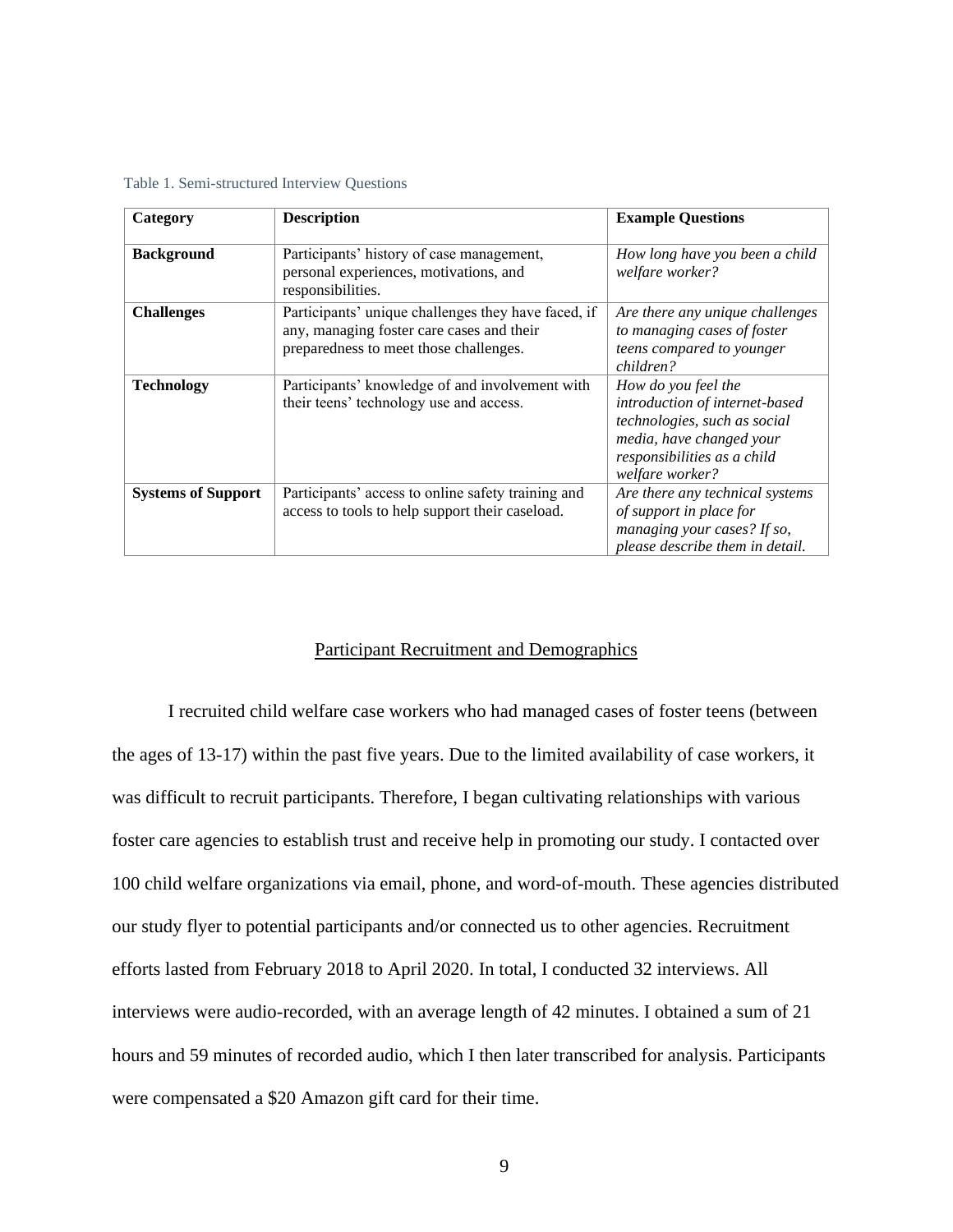At the end of each interview, I asked participants to take an optional demographics survey. Six participants identified themselves as male, while 25 participants identified themselves as female. Participants were from Florida (N=23), Colorado (N=6), Kentucky (N=1), Massachusetts ( $N=1$ ), and New York ( $N=1$ ). Participants earned a range of college degrees: associate's (N=1), bachelor's (N=21), and graduate (N=11). All but one participant worked fulltime. Case workers' household income ranged from \$10,000 to over \$100,000, but most were between \$30,000 - \$49,000 (13) followed closely by \$50,000 - \$79,000 (8). Lastly, 14 participants had less than 5 years of experience working as a case manager, while 10 participants had over 10 years of experience and 8 had between 5 to 10 years of experience (see Table 2).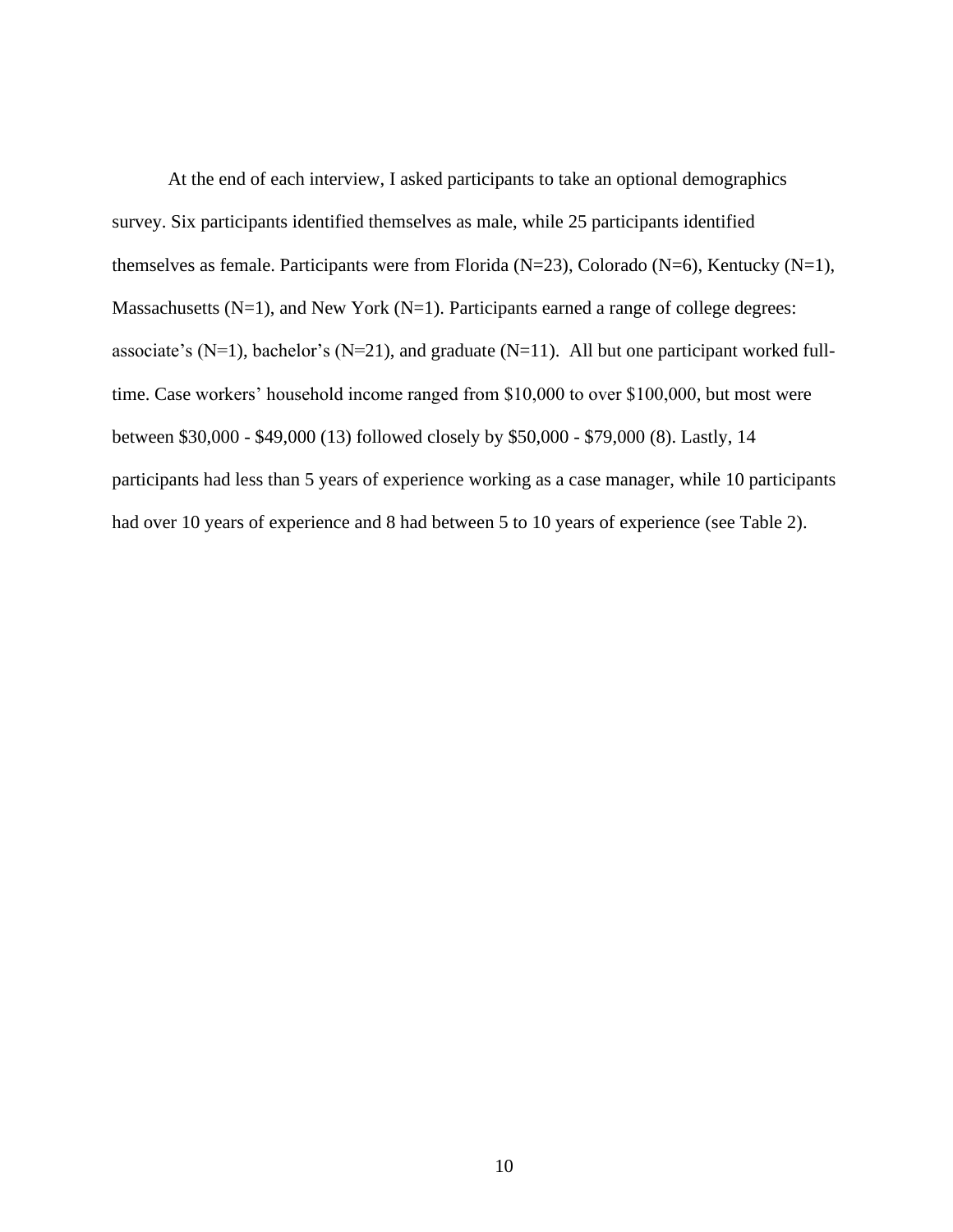| ID              | Gender                    | <b>State</b>    | <b>Experience</b> | Age       | <b>Online Risk Types of Foster Teens</b>     |
|-----------------|---------------------------|-----------------|-------------------|-----------|----------------------------------------------|
| P1              | M                         | $\overline{NY}$ | 5 years           | Under 40  | Sexual, Contact-related, Drug                |
| $\mathbf{P}2$   | $\overline{F}$            | FL              | 4 years           | Under 40  | Contact-related                              |
| P3              | $\mathbf{F}$              | $\mathbf{FL}$   | 4.5 years         | Under 40  | Sexual                                       |
| P4              | $\boldsymbol{\mathrm{F}}$ | FL              | 1 year            | Under 40  | Sexual, Contact-related                      |
| P <sub>5</sub>  | $\overline{F}$            | ${\rm FL}$      | $2.5$ years       | Under 40  | Sexual, Contact-related                      |
| P <sub>6</sub>  | $\overline{\mathrm{F}}$   | FL              | 5 months          | $40 - 49$ | Sexual, Cyberbullying                        |
| ${\bf P}7$      | M                         | $\mathbf{FL}$   | 4 years           | Under 40  | Sexual, Contact-related                      |
| ${\bf P8}$      | $\boldsymbol{\mathrm{F}}$ | $\mathbf{FL}$   | 5.5 years         | Under 40  | Sexual                                       |
| $\overline{P9}$ | $\boldsymbol{\mathrm{F}}$ | ${\rm FL}$      | 5.5 years         | Under 40  | Sexual, Contact-related, Cyberbullying, Drug |
| P10             | M                         | ${\rm FL}$      | 5 years           | Under 40  | Sexual                                       |
| P11             | ${\bf F}$                 | ${\rm FL}$      | 15 years          | 40-49     | Sexual                                       |
| P12             | $\boldsymbol{\mathrm{F}}$ | KY              | 2 years           | Under 40  | Sexual                                       |
| P13             | $\overline{F}$            | FL              | 5 years           | Under 40  | Sexual, Contact-related                      |
| P14             | $\boldsymbol{\mathrm{F}}$ | FL              | 12 years          | Under 40  | Sexual                                       |
| P15             | $\mathbf F$               | FL              | $10+ years$       | 50-59     | Sexual, Contact-related                      |
| P16             | $\mathbf F$               | FL              | 2 years           | Under 40  | Sexual, Contact-related, Cyberbullying       |
| P17             | $\mathbf M$               | FL              | 4.5 years         | Under 40  | Sexual, Contact-related                      |
| P18             | M                         | $\mathbf{FL}$   | 16 years          | Under 40  | Sexual                                       |
| P <sub>19</sub> | $\boldsymbol{\mathrm{F}}$ | $\mathbf{FL}$   | 6 years           | Under 40  | Sexual, Cyberbullying                        |
| P <sub>20</sub> | ${\bf F}$                 | $\mathbf{FL}$   | 4 years           | Under 40  | Cyberbullying                                |
| P21             | $\overline{F}$            | <b>MA</b>       | 2 years           | Under 40  | Sexual, Contact-related                      |
| P22             | ${\bf F}$                 | ${\rm FL}$      | 3 years           | Under 40  | Sexual, Cyberbullying                        |
| P <sub>23</sub> | $\boldsymbol{\mathrm{F}}$ | FL              | 3 years           | Under 40  | Contact-related                              |
| P <sub>24</sub> | ${\bf F}$                 | FL              | 3 years           | Under 40  | Sexual, Contact-related, Drug                |
| P <sub>25</sub> | M                         | ${\rm FL}$      | 7 years           | Under 40  | Sexual, Contact-related, Drug                |
| P <sub>26</sub> | $\mathbf F$               | $\mathbf{FL}$   | 16.5 years        | Under 40  | Contact-related, Cyberbullying               |
| P27             | $\mathbf F$               | CO              | 18 years          | Under 40  | Sexual, Contact-related, Drug                |
| P <sub>28</sub> | ${\bf F}$                 | CO              | 15 years          | 40-49     | Sexual, Contact-related                      |
| P <sub>29</sub> | $\boldsymbol{\mathrm{F}}$ | CO              | 12 years          | $40 - 49$ | Sexual, Contact-related, Cyberbullying       |
| P30             | $F_{\rm}$                 | CO              | 30.5 years        | 50-59     | Sexual                                       |
| P31             | F                         | CO              | 21 years          | 50-59     | Sexual                                       |
| P32             | ${\bf F}$                 | CO              | 5 years           | Under 40  | Sexual, Contact-related                      |

<span id="page-17-0"></span>Table 2. Participant Profiles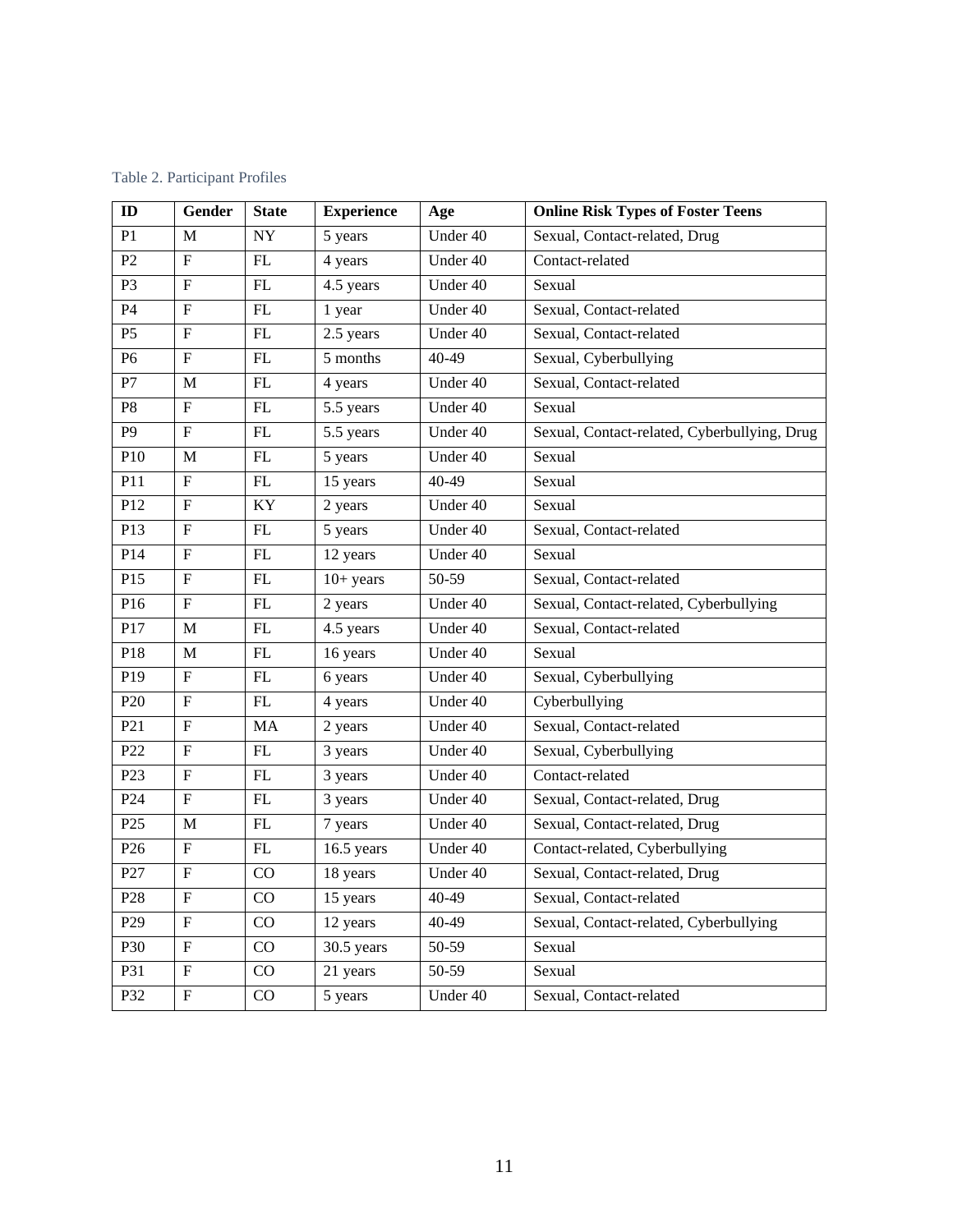#### Qualitative Data Analysis Approach

<span id="page-18-0"></span>I analyzed the child welfare case workers' responses using a qualitative, deductive approach following Braun and Clarke's six-phases (Braun & Clarke, 2006). First, I began by familiarizing ourselves with our data by reading through each transcript. Next, I generated initial codes, which I then iteratively reviewed and refined. Afterwards, I discussed any discrepancies to form a consensus and finalized our codebook (see Table 2). In our final iteration of the codebook, I coded for the following themes: 1) *Online Risk Type:* the type of negative experiences foster youth encountered online reported by the case workers, 2) *Training for Risk Mitigation:* the type of training case workers receive to address online safety concerns, and 3) *Challenges:* the difficulties case workers face in handling foster teen online safety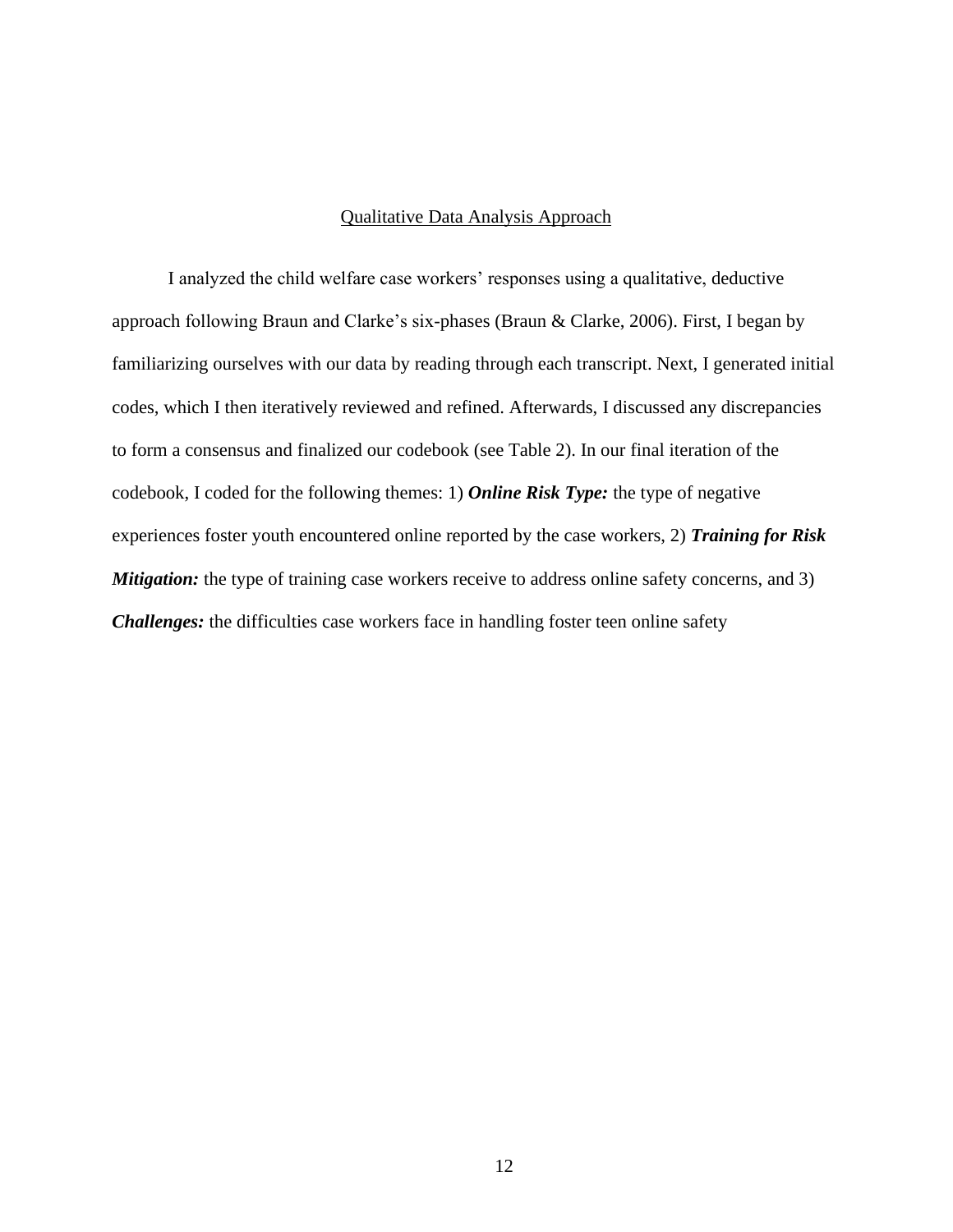<span id="page-19-0"></span>Table 3. Final Codebook

| <b>Themes</b>                                           | <b>Codes</b>                                                                                                                                                                            | <b>Subcodes</b>                                                                                                            | <b>Illustrative Quotation</b>                                                                                                                                                                                                                       |
|---------------------------------------------------------|-----------------------------------------------------------------------------------------------------------------------------------------------------------------------------------------|----------------------------------------------------------------------------------------------------------------------------|-----------------------------------------------------------------------------------------------------------------------------------------------------------------------------------------------------------------------------------------------------|
| <b>Online Risk</b><br><b>Types</b>                      | <b>Sexual Risks</b><br>$(88\%, N=28)$ :<br>Teens<br>encountered<br>online risks of a<br>sexual nature<br>(e.g., predation,<br>sexting, or<br>exposure to<br>pornography).               | Sex Trafficking (82%, N=22): Teen<br>trafficking for the purpose of sexual<br>exploitation.                                | "I've had a pretty $-$ in the last couple of years, human<br>trafficking has gotten significantly worse." (P32)                                                                                                                                     |
|                                                         |                                                                                                                                                                                         | Sexting (36%, N=10): Sending and<br>receiving sexually explicit photos or<br>messages.                                     | "I know underwell yes, underaged teens that were<br>using it for sexting," $(P1)$                                                                                                                                                                   |
|                                                         |                                                                                                                                                                                         | Pornography (18%, N=5): Sexually<br>explicit material for the purpose of<br>sexual arousal.                                | "and pornography have been an issue before" (P17)                                                                                                                                                                                                   |
|                                                         | <b>Contact-Related</b><br>Risks (59%,<br>$N=19$ : Teens<br>received and/or<br>searched for<br>contact with<br>unauthorized or<br>harmful<br>individuals.                                | Strangers (79%, N=15): Unknown<br>individuals that contact teens or are<br>contacted by teens.                             | "Being able to communicate with strangers is a big<br>challenge and is one of the most unsafe things for our<br>teens." $(P23)$                                                                                                                     |
|                                                         |                                                                                                                                                                                         | Other Teens (21%, N=4): Teens<br>within and outside of the foster care<br>system.                                          | "That is one of our biggest issues with our teens right<br>now, you know, inappropriate talking to other<br>teenagers." (P21)                                                                                                                       |
|                                                         |                                                                                                                                                                                         | Family Members (11%, N=2): Family<br>such as parents, cousins, and other<br>relatives.                                     | "One of the kids I have, his mother's not supposed to be<br>contacting him she does it anyways." (P4)                                                                                                                                               |
|                                                         | Cyberbullying (22%, N=7): Teens faced online harassment.                                                                                                                                |                                                                                                                            | "she was getting some negative feedback and some<br>cyber bullying" (P26)                                                                                                                                                                           |
|                                                         | <b>Illegal Drug Activity (13%, N=4):</b> Foster teens used the<br>internet to perform illegal drug activities (e.g. selling,<br>buying).                                                |                                                                                                                            | "underaged teens that were using it to try and buy<br>narcotics and then underaged teens using trying to sell<br>narcotics to underaged teens in the residence." (P1)                                                                               |
| <b>Training for</b><br><b>Risk</b><br><b>Mitigation</b> | Sex Trafficking (56%, N=18): Training on handling cases<br>of teens with histories of sex trafficking.                                                                                  |                                                                                                                            | "So, I also was HT certified, and you had to be- you had<br>to have a lot of training in human-trafficking to be able<br>to work with a child who has experienced that." (P3)                                                                       |
|                                                         | Online Safety (38%, N=12): Training on maintaining the<br>internet safety of foster youth.                                                                                              |                                                                                                                            | "I've definitely participated in at least several internet<br>safety trainings." (P21)                                                                                                                                                              |
|                                                         | Crisis Intervention (28%, N=9): Training on handling<br>cases of foster teens with crisis or trauma histories.                                                                          |                                                                                                                            | "In child and family services in two places I worked,<br>they treat you to what they call therapeutic crisis<br>intervention to help you prepare for resident going into<br>$crisis.$ " (P1)                                                        |
| <b>Challenges</b>                                       | not just online safety.                                                                                                                                                                 | Multiple Responsibilities (47%, N=15): Case workers are<br>responsible for the overall safety and well-being of the child, | "My role is to provide support to that foster teen,<br>provide guidance, provide insight and help, sometimes I<br>end up having to make caregiving decisions." (P26)                                                                                |
|                                                         | Lack of Technology Expertise (41%, N=13): Foster<br>parents and caregivers often lack technology expertise.                                                                             |                                                                                                                            | " and also better educating our foster parents because<br>a lot of them are older and they might not be as into all<br>the technology, not know all the ins and outs." (P21)                                                                        |
|                                                         | Most Teens are in Group Homes (41%, N=13): Shortage<br>of foster home placements for teens.                                                                                             |                                                                                                                            | "There aren't that many foster parents that work well<br>with teenagers" (P7)                                                                                                                                                                       |
|                                                         | Mediator between Foster Parents and Youth (22%, N=7):<br>Case workers play the role of mediator between foster<br>parents and youth in order to solve issues or address their<br>needs. |                                                                                                                            | "Be the mediator. You want the kids to think that-to<br>know that you support them and that you're<br>trustworthy, so you're not just taking sides. I'd say the<br>more difficult part is probably talking to the foster<br>parent about it." (P10) |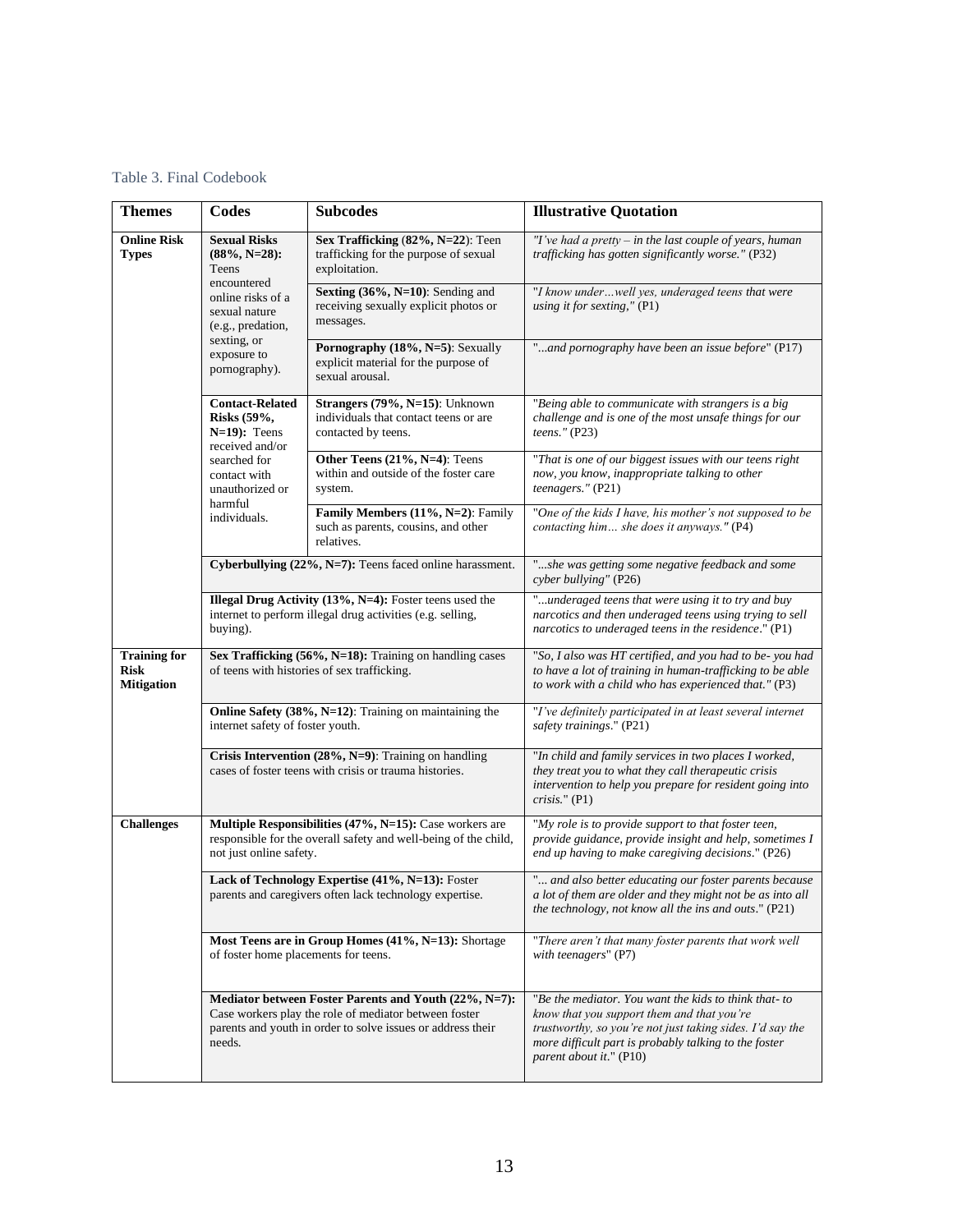#### Chapter 4: Results

<span id="page-20-0"></span>I present our findings in the following section. I first describe the types of online risks teens encounter based on the reports of the case workers. Then, I detail the training that case managers receive to mitigate these risks. Finally, I outline the challenges to mitigating these risks that case managers face. Table 2 provides a summary of our results. I present our results in order of prominence.

#### Online Risk Types Discussed by Participants

<span id="page-20-1"></span>In this section, I describe the various online risks types that participants cited in the interviews. The subsections are in order from the greatest number of participant responses to the least.

#### *The Most Common Risks were Sexual in Nature*

<span id="page-20-2"></span>A majority of case workers  $(N=28, 88%)$  cited online sexual risks as the most prominent type of risks foster teens encounter.

Most case managers  $82\%$  (N=23) described cases of sex trafficking, in which the teens were being used for the purpose of sexual exploitation. Participants generally mentioned encountering these risks after simple questions on teens' online activities or, even in some instances, telling us about a case they most notably remembered. In most of these stories, foster teen girls were the primary victims. For example, P24 shared that, in some of her previous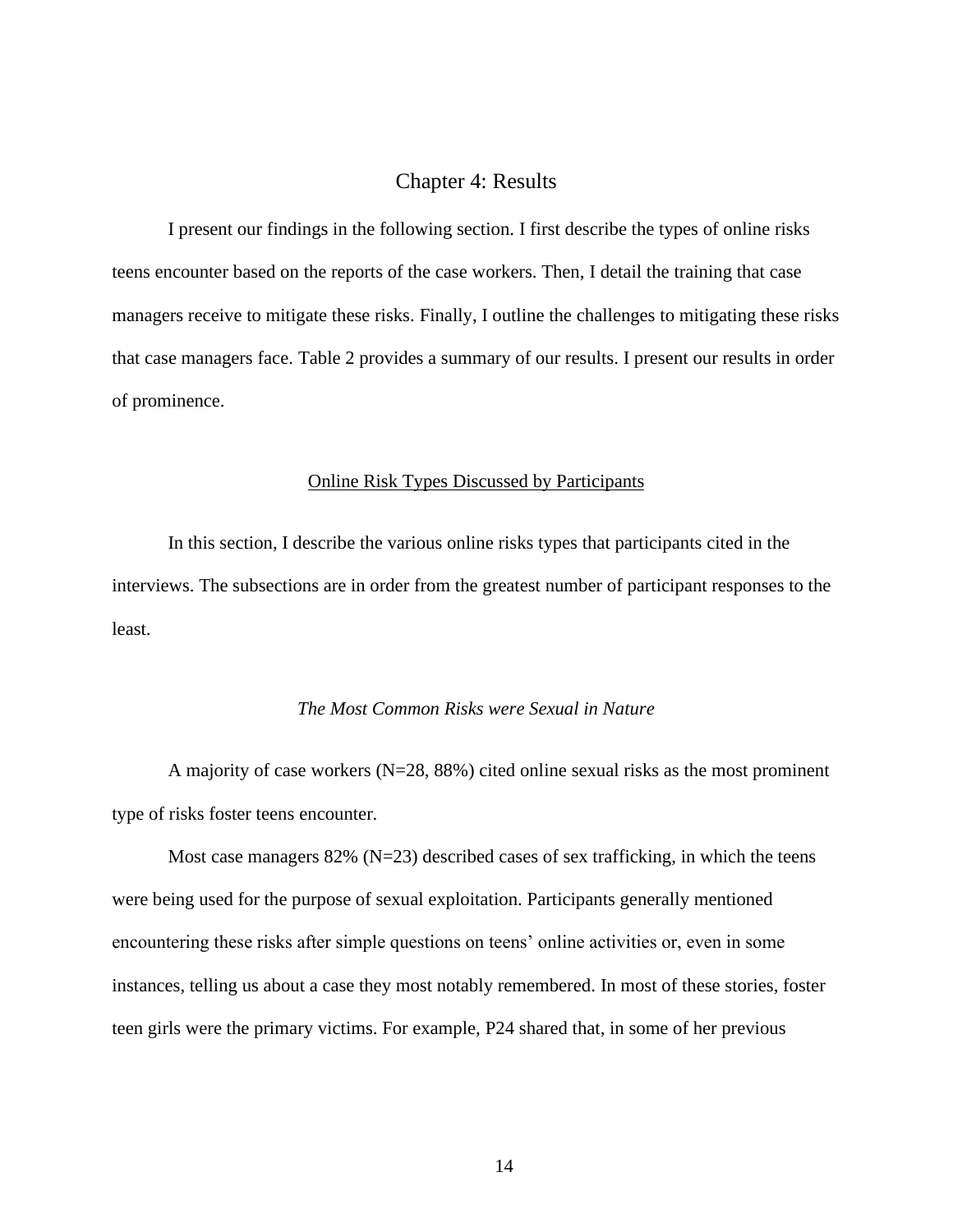female foster teen cases, teens easily sought attention through online interactions using social media:

*"Posting a lot of stuff to get certain attention from other men, of course, when it comes to my HT girls."* – P24 (Female, Florida, 3 yrs. experience)

In P24's specific case, this behavior specifically characterizes female teens who have had human trafficking histories. Additionally, case workers outlined hypothetical situations involving foster teens and sex trafficking activities. In P5's experience, she highlighted a potential issue concerning social media and a previous sex trafficking victim:

*"She can go to the public library and say, "I'm going to do my homework", but she can sign into Facebook and talk to her trafficker."* – P5 (Female, Florida, 4.5 yrs. experience)

In other words, because wireless internet access is easily accessible, foster teens are able to go to public places and contact unauthorized individuals. In fact, most case workers found sex trafficking most concerning especially because of the unbridled access to the internet that teens tend to have access to now.

Additionally, 36% (N=10) of participants mentioned sexting, which involved sending and receiving sexually explicit photos or messages. In these cases, participants noted sexting based off of previous experiences with teen cases such as discovering texts on phones or seeing posts via social media pages. For instance, P16 described a case where she found a problematic case of sexting between an adult and a teen:

*"…so that was one situation where I found texts - text messages, pictures, videos - that were exchanged by this daughter who was an adult and our teenage boys."* -P16 (Female, Florida, 10+ yrs. experience)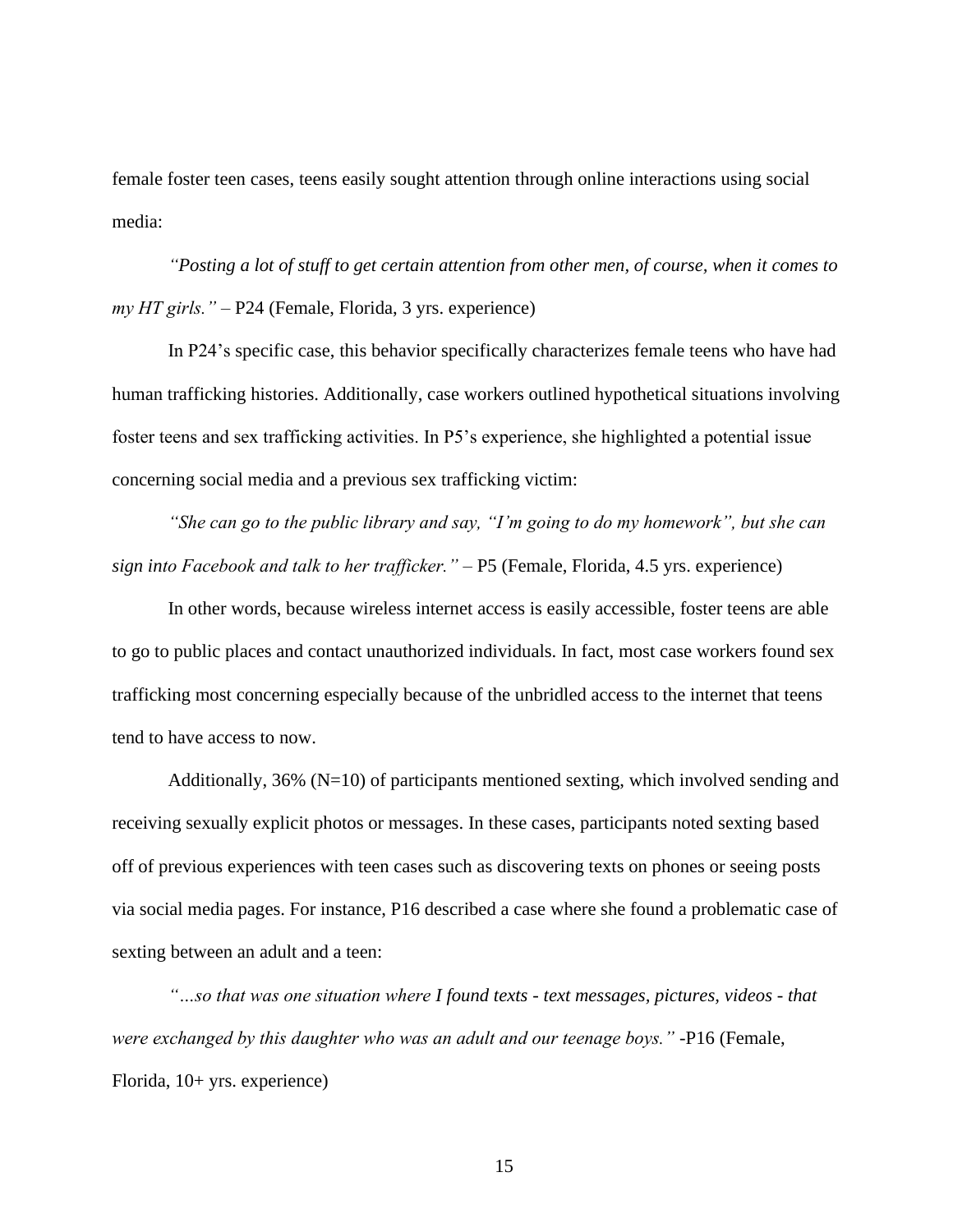Sexting was especially notable in this in one instance according to P16. She discovered sexual exchanges between an adult and her underaged teenage boys. This was especially problematic since one of the teenage boys was in the care of the daughter's family as a foster child. Since they lived under the same roof for some time, the foster youth was also susceptible for further harm.

Lastly, 18% (N=5) added pornography as an online sexual risk, which involved teens viewing sexually explicit material for the purpose of sexual arousal. Participants mostly referenced past experiences with teens who viewed pornography and who were discovered in the act. For example, P30 details a teen who struggled with an addiction to collecting pornography:

*"…my one that hit the 300 images in 6 hours – I had a conversation with him and said you know you knew that was going to be problematic for you."* - P30 (Female, Colorado, 30.5 yrs. experience)

<span id="page-22-0"></span>Overall, an overwhelming majority of participants acknowledged that online sexual risks is one of the biggest risks teenagers face in the foster care system.

#### *Unauthorized Individuals often Contacted Foster Teens*

Over half of the participants  $(N=19, 59%)$  discussed online contact-related risks encountered by foster teens. These risks involved teens who received or searched for contact with unauthorized or harmful individuals such as strangers, other teens, or family members. The majority of these participants (N=15, 79%) mentioned that their teen cases had contact with strangers. It was especially evident in their responses that they were worried about the ease of finding contact via the internet and the potential of these individuals being predators who sought out foster youth.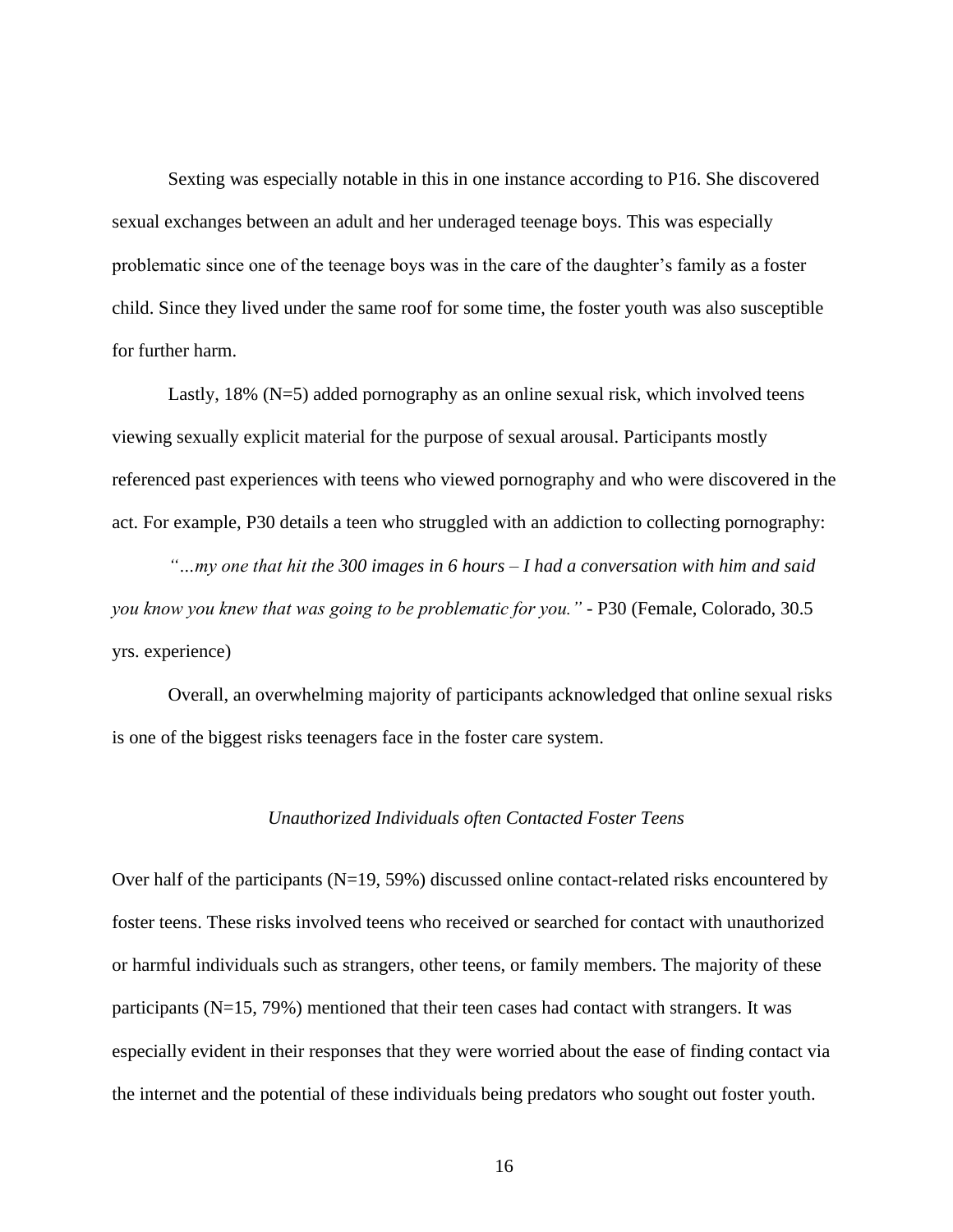Teens often contacted these individuals on social media platforms such as Facebook and Snapchat, and the majority involved female foster teens. P7 confirms this by referencing his previous experience with female human trafficking cases:

"*Unfortunately, they would use social media to meet older men, and when they would run away, they would use social media to go to those men as well."* – P7 (Male, Florida, 4 yrs. experience)

In these situations, case workers like P7 would have to rely on law enforcement authorities in order to locate the teen. Otherwise, the teen would have to return on his or her own accord.

A portion (N=4, 21%) of participants touched on contact-related risks with other teens, both inside and outside of the foster care system. Participants found this contact harmful due to possible exposure to other risks such as cyberbullying, illegal drug activities, and sexual risks. For instance, P21 mentions inappropriate contact among teens is especially an issue she faces:

"*That is one of our biggest issues with our teens right now, you know, inappropriate talking to other teenagers."* – P21 (Female, Massachusetts, 2 yrs. experience)

A remaining  $11\%$  (N=2) of participants spoke of contact-related risks with family members such as biological parents and other relatives who were known to be previous abusers. For example, P29 mentions how these individuals having contact with children can be problematic for her, the child, and the foster family:

"*If the kiddos have their phones and the parents either contact the foster family inappropriately or the kids inappropriately or the kids are able to like contact relatives, those are really difficult to monitor."* – P29 (Female, Colorado, 12 yrs. experience)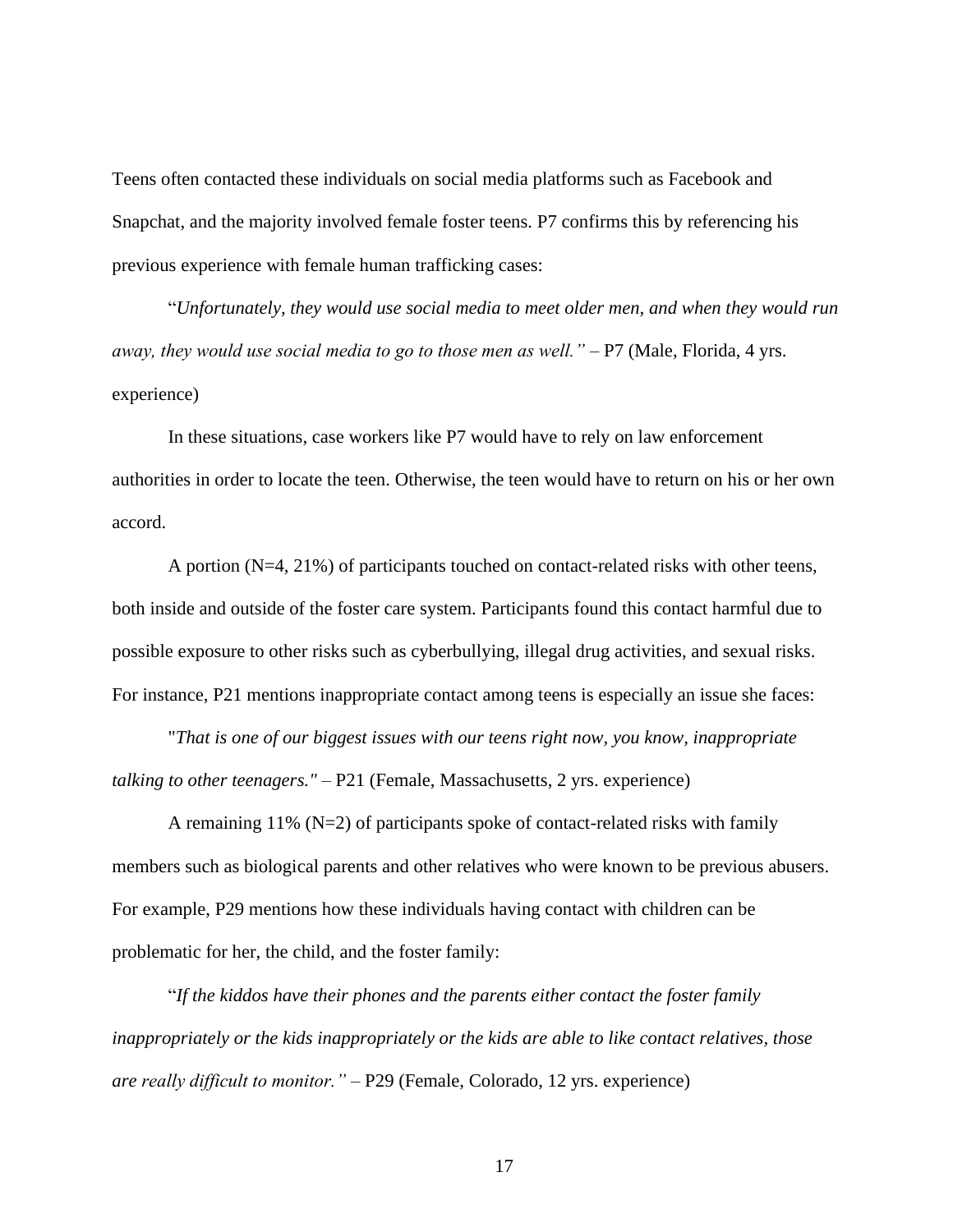All in all, participants mentioned how most of these teens are usually attention-seeking. Although they may want to cultivate friendly or healthy relationships, they sometimes seek it on platforms or using methods that may place them at risk for abuse, trafficking, or others.

#### *Foster Teens faced Cyberbullying*

<span id="page-24-0"></span>Out of 32 participants,  $22\%$  (N=7) discussed how teens faced cyberbullying, or online harassment. Responses included specific instances where participants encountered teens facing cyberbullying or discussed cyberbullying with teens. P22 specifically recounts the first time she realized bullying was no longer limited to in-person interactions in her discussion with a group of girls:

"*The girls came back with, "I're bullying this girl on social media…." And that took this to a place of bullying that I wasn't even thinking of."* – P22 (Female, Florida, 3 yrs. experience)

Like other participants, P22 consistently discusses and monitors social media usage with teens, but even with this experience, P22 was reminded that bullying can now take the form of online harassment. This could help explain how other responses suggest cyberbullying is not as important as other risks. In these responses, participants momentarily mentioned cyberbullying but did not give concrete examples such as P16 who starts talking about cyberbullying but then shifts to a case about sexting and soliciting:

"*They have been in some form of cyberbullying and sexting. I had a case where my teenage boys were soliciting…"* -P16 (Female, Florida, 2 yrs. experience)

In all of these types of responses, cases of cyberbullying were not further discussed or detailed.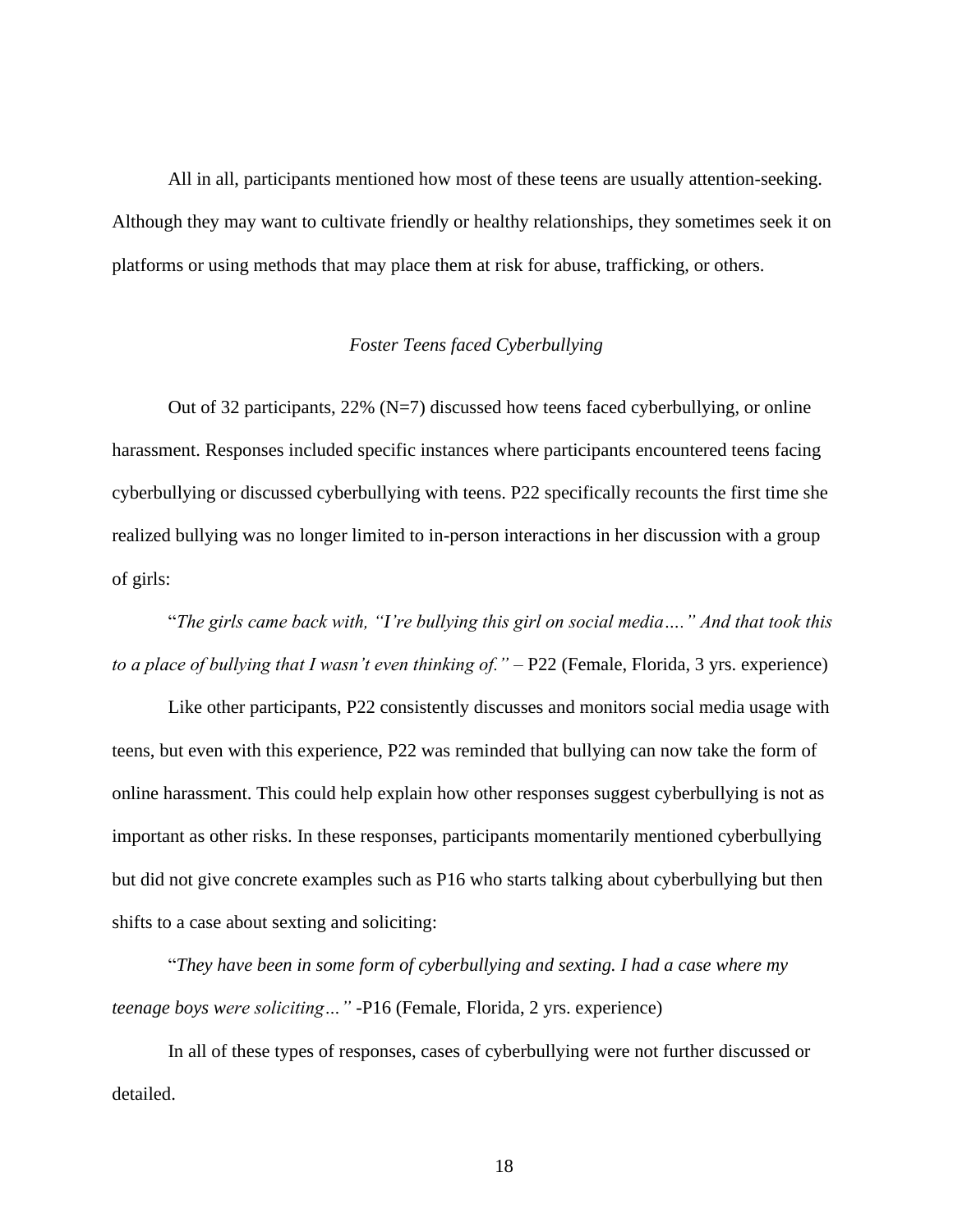#### *Social Media is an Outlet for Foster Teens to partake in Illegal Drug Activities*

<span id="page-25-0"></span>Out of 32 participants,  $13\%$  (N=4) mentioned teens using the internet to perform illegal drug activities such as selling, buying, and using drugs. Participants typically discussed teens initiating or performing these activities on phones over social media or the internet. P1 reveals that teens used phones in order to buy and sell drugs like narcotics:

"…*underaged teens that were using it to try and buy narcotics.*" -P1 (Male, New York, 5 yrs. experience)

Because these foster teens use phones, some participants found these activities difficult to monitor. More often than not, case managers found themselves catching these teens after they have committed the acts. P25 explicitly outlines this in his response:

"*A lot of times I don't know. I can't really catch it until they're maybe caught in the act*…" -P25 (Male, Florida, 7 yrs. experience)

<span id="page-25-1"></span>Overall, only 4 participants explicitly mentioned illegal drug activities with one participant specifically stating the difficulty of finding these cases.

#### Case Management Training for Risk Mitigation

This section outlines the training case managers said they received to help mitigate online safety risks. The types of training are ordered from the most participant response to the least.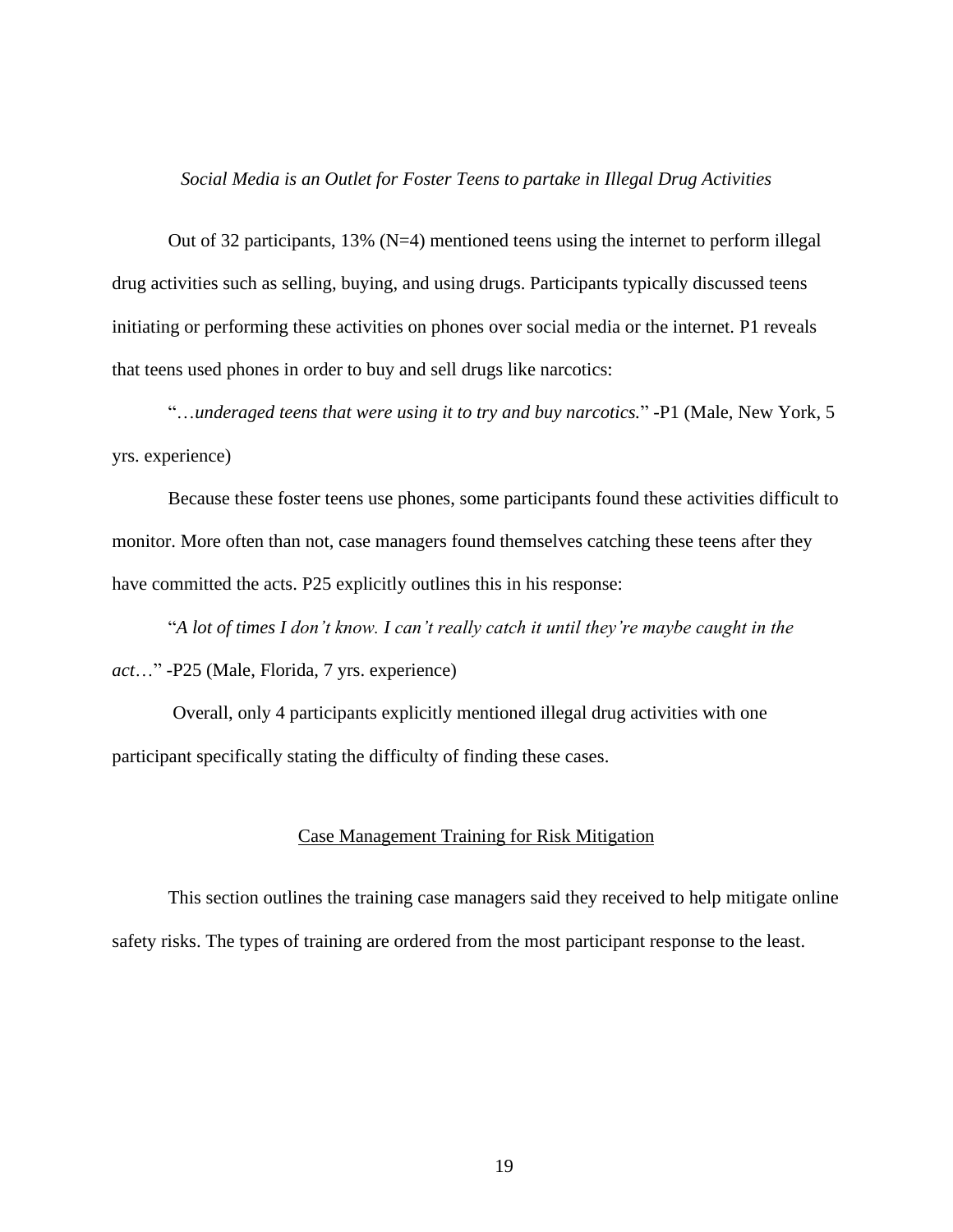#### *Most Participants Received Sex Trafficking Training*

<span id="page-26-0"></span>Out of 32 participants, 56% ( $N=18$ ) recalled receiving sex trafficking training, which involved learning how to handle cases of teens with histories of trafficking. According to most participants, maintaining sex trafficking certification involved taking an additional amount of training sessions per year. For example, P10 covers the details maintaining certification in his case:

"*To be human-trafficking certified, you have to do quarterly trainings."* -P10 (Male, Florida, 5 yrs. experience)

In the case of P10, maintaining quarterly training is how human trafficking certification is maintained. However, other participants mentioned having to attend additional training for a specific number of hours per year, so this requirement could vary depending on the program or state that the participant is working in.

In general, training educated participants on identifying the signs that a teen is involved in sex trafficking and finding the resources and methods to handle such a case. Often, participants were also educated on how to handle cases of teens who had histories of sex trafficking. P9 covers some of the details on the training:

"…*and I have to know the signs. I need to know when one of our teens is getting groomed, so I do receive training about that.*" – P9 (Female, Florida, 5.5 yrs. experience)

However, sex trafficking training is constantly evolving and adapting as new technology presents new challenges. Although the content discussed by P9 is still valid concerning sex trafficking education, participants found that training has increased in the amount and range of material. Specifically, training now covers more content on the online activities and applications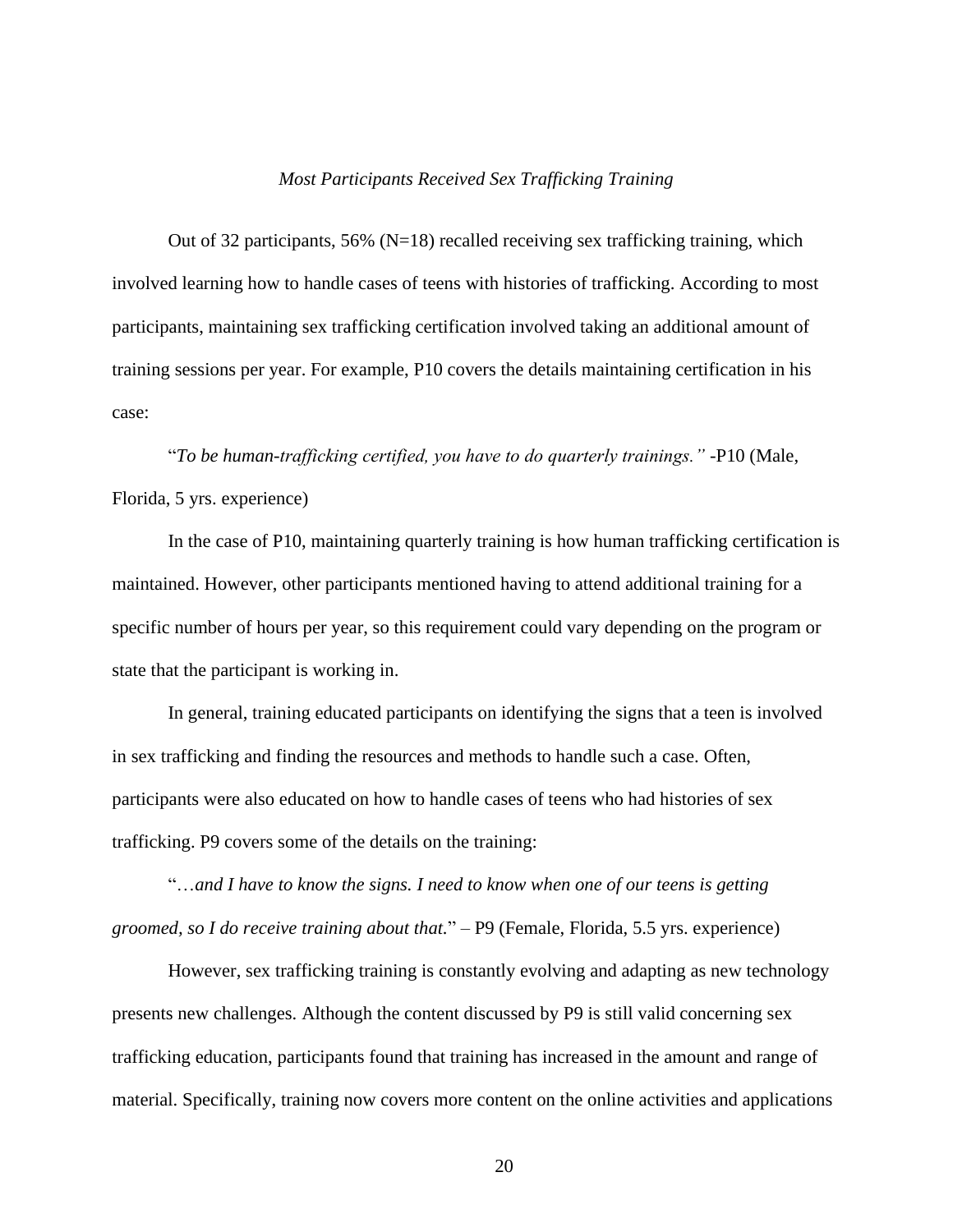<span id="page-27-0"></span>that teens have on their phones and, accordingly, what case workers can do to mitigate possible risks.

#### *Online Safety Training was commonly Sex Trafficking Training*

Out of 32 participants, 38% ( $N=12$ ) mentioned internet safety training as part of caseworker certification or maintaining that certification. Online safety training often was discussed under the scope of human trafficking training. Often times, internet safety training encompassed a small portion of the overall content that was covered. This often touched on foster teen phone usage and the applications to be wary of on their devices since these can be gateways for solicitation and other risky activities. Since this was human trafficking-related, not everything was covered in terms of an overall training to address teen online safety.

"…*so I've actually have had different tech come and talk to us about different apps and things that kids use to solicit or to do secret activities*" -P11 (Female, Florida, 11 yrs. experience)

On the other hand, some participants were able to receive internet safety training separate from human trafficking. These participants were able to learn about healthy technology usage and safety, which encompassed how to best educate both foster children and foster parents on the risks as well as benefits of cell phones and the internet. At times, these opportunities were part of their curriculum, organization events, optional online courses, or conference events.

"*I took one through Children's Hospital of Atlanta that was one of the best I've ever taken that was about specifically online perpetration and courses for that.*" -P21 (Female, Massachusetts, 2 yrs. experience)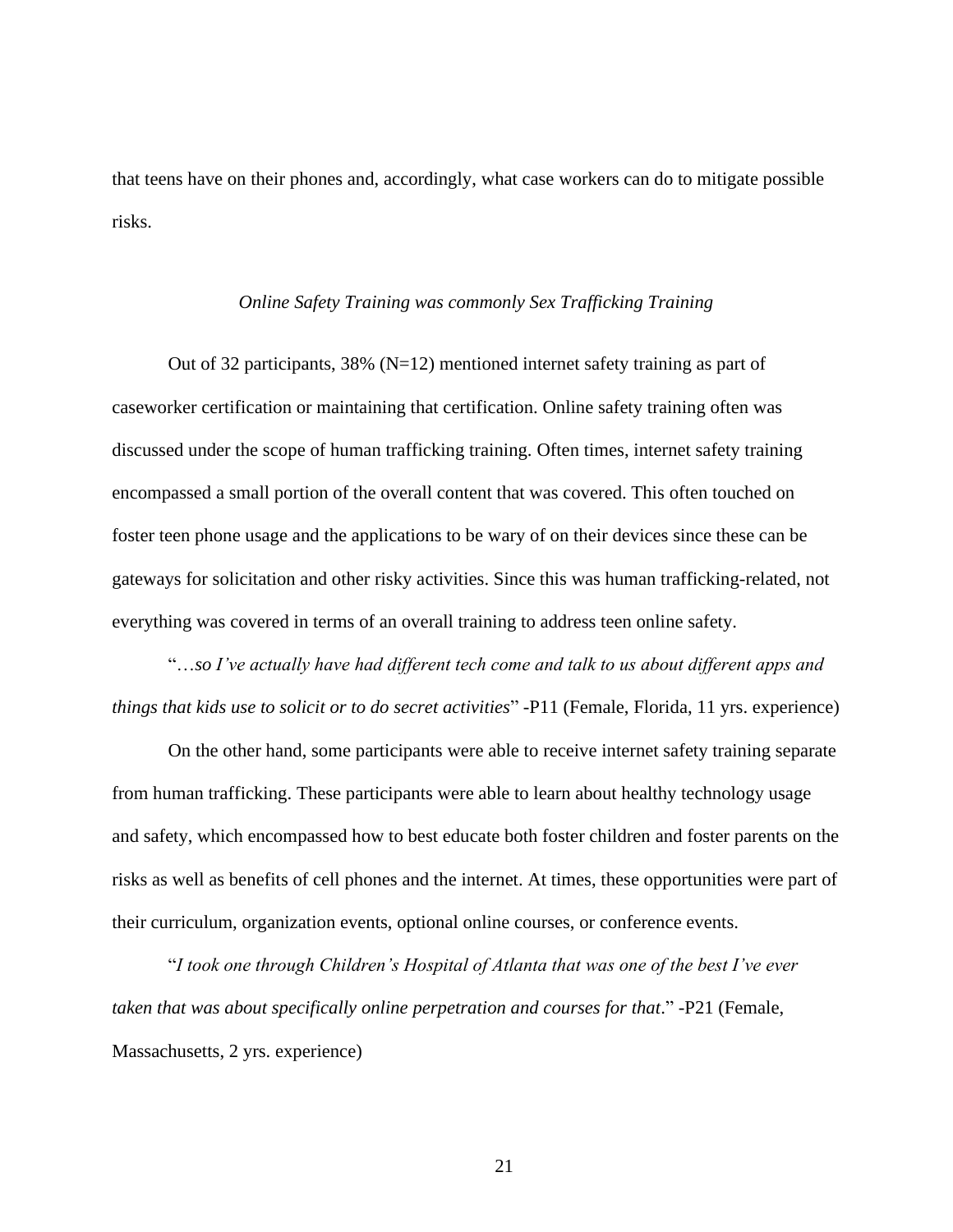For example, P21 expressed how one of the best online safety trainings she has ever had was provided by the Children's Hospital of Atlanta. These trainings can be optional, and as a result, it is up to the discretion of the case worker to be receive this training. However, almost all online safety training discussed by these participants were passive in nature. Most of these examples showed education on awareness, specifically what apps and behaviors to monitor. Training did not cover how to exactly handle these types of situations.

#### *Crisis Intervention and Trauma History Training*

<span id="page-28-0"></span>Out of 32 participants,  $28\%$  (N=9) mentioned that they received training on how to handle cases of foster teens with histories of trauma or those with ongoing crises in their lives. More often than not, children or teens in the foster care system have experienced traumatic pasts. At times, they are separated from their families and placed into foster care not by choice but by neglect or for their own safety.

"*From a trauma perspective, I was trained that I should want kids to have their cell phones because…the kids were ripped away from their parents, their neighborhood, their schools, every bit of normalcy that they know.*" -P18 (Male, Florida, 16 yrs. experience)

Particularly, participants were trained on how to mitigate the stress felt by these teens when they are in foster care and also how to handle possible crisis situations like teens running away. In P18's case, he was trained to ensure that his cases of foster teens have cell phones in order to maintain contact with individuals they are comfortable with. Overall, about 28% of participants explicitly stated that they were informed about trauma but also on handling crises.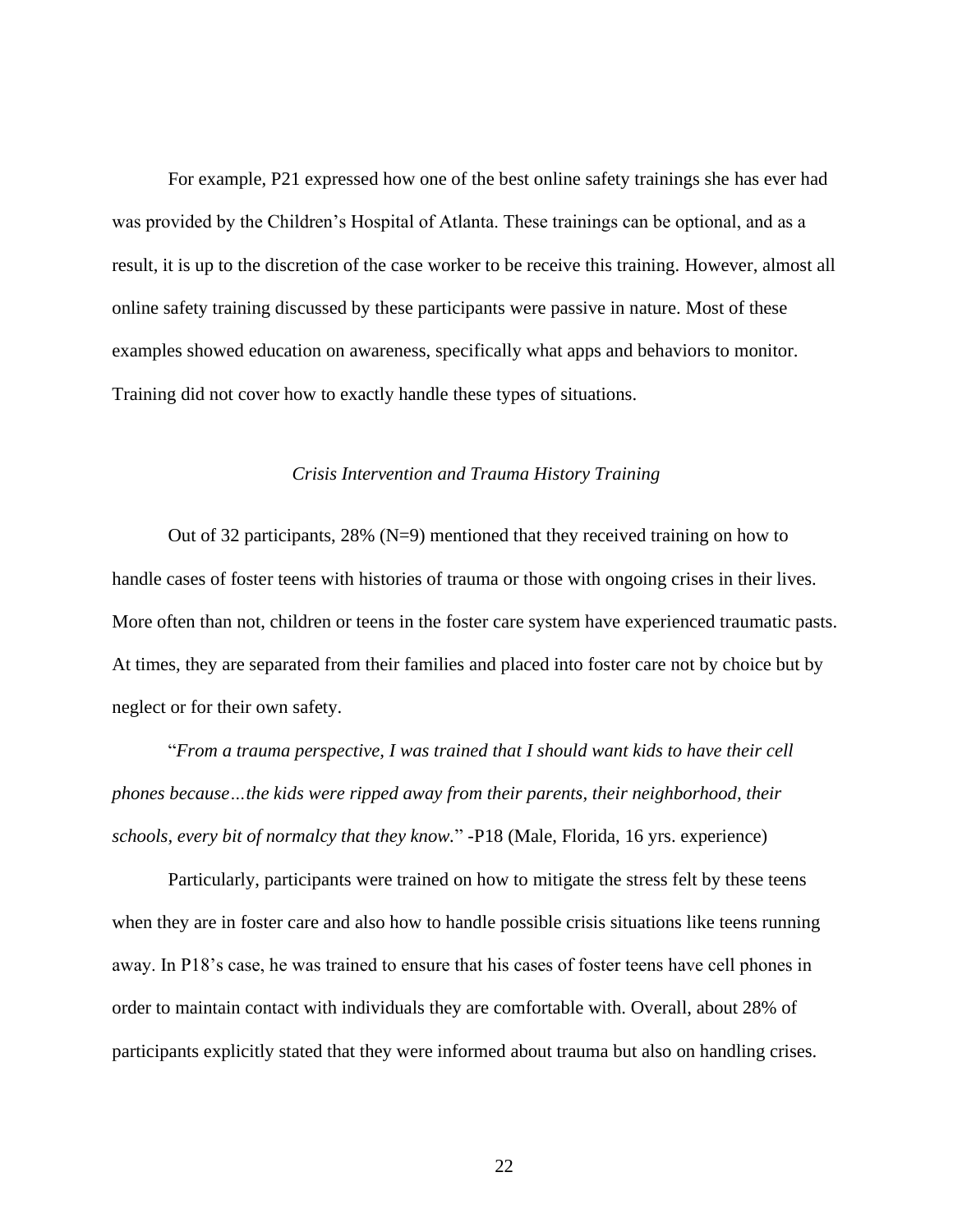#### Case Workers Face Challenges in Addressing Online Safety Concerns

<span id="page-29-0"></span>This section outlines the various challenges that case workers face in mitigating online risks. Case workers face multiple responsibilities on top of addressing online safety, foster parents' lack of technology expertise, shortage in foster home placements for foster teens, and mediating between foster parents and youth. This section is ordered from the greatest number of responses from participants to the least.

#### *Online Safety is a Secondary Priority*

<span id="page-29-1"></span>Out of 32 participants, 47% ( $N=15$ ) explicitly mentioned that, in addition to the logistical responsibilities of case management, they may also juggle some caretaking responsibilities. These responsibilities tended to involve activities to maintain the health and well-being of the children or teens on their caseload. This included day-to-day activities such as transportation for school or doctor appointments and other necessities.

"…*but a lot of them don't have the availability to do a lot for teens as far as transporting and getting them to and from school or getting them to the necessary appointments that they have*" – P23 (Female, Florida, 3 yrs. experience)

Although some participants stated these responsibilities as a matter of fact or as a necessity to their job, others feel that some foster parents ultimately left them to shoulder these responsibilities. They believe that foster parents or caregivers should share these responsibilities or assume them altogether. One participant feels that the job of the case manager is to oversee whereas the foster parents' duty is to caretake: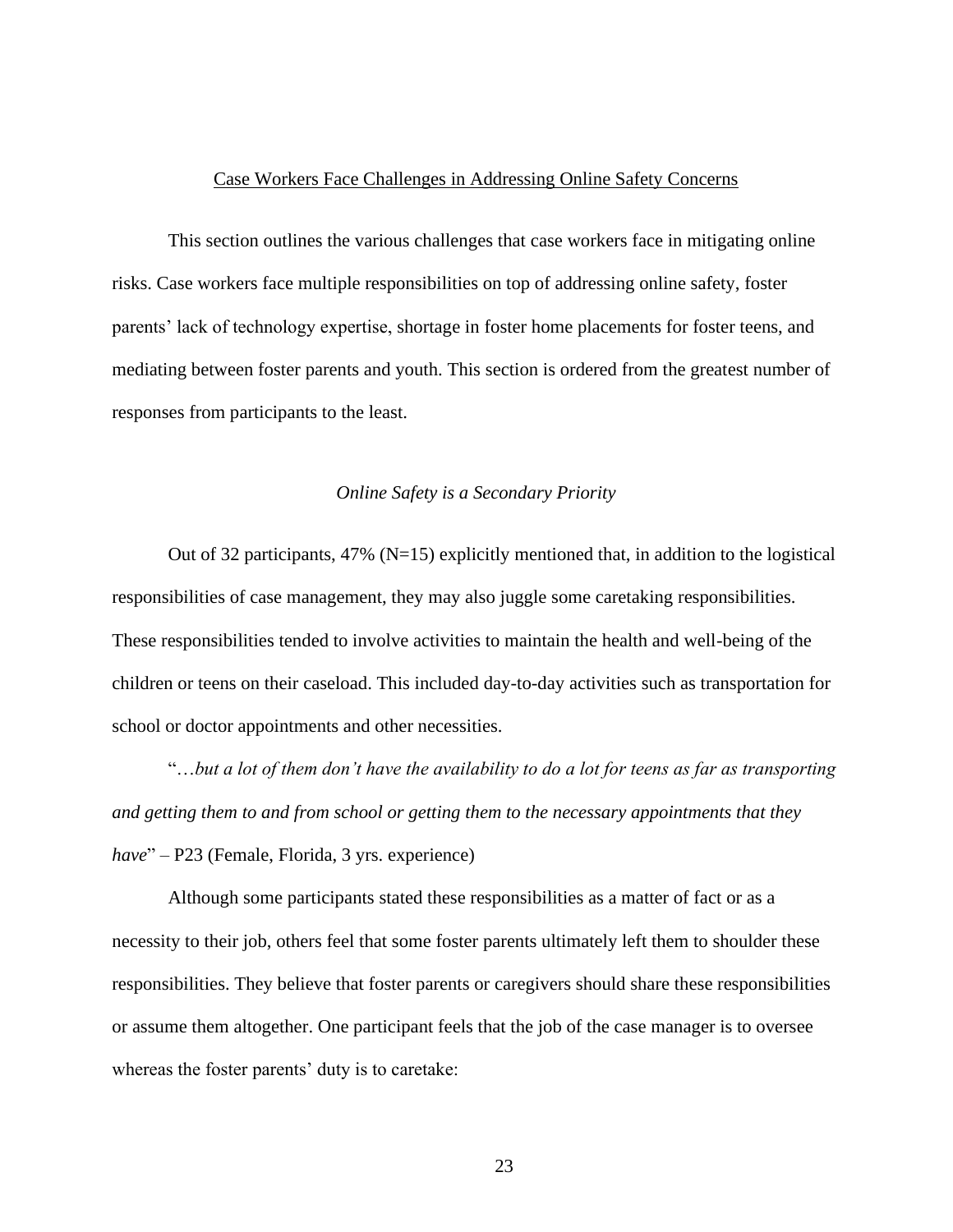"*I would look at it like it's up to the foster parent and group home to maintain that foster kid's well-being, and then I'm more of the overseer*." – P8 (Female, Florida, 5.5 yrs. experience)

One responsibility of the case manager is to ensure the safety of their teen cases. However, sometimes, this responsibility extends to caretaking among other responsibilities according to some participants such as P8 and P23. Overall, because case managers have numerous responsibilities to take care of, this often leaves online safety as a secondary priority.

#### *Case Workers are Intermediaries between Foster Parents and Youth*

<span id="page-30-0"></span>Out of 32 participants,  $22\%$  (N=7) emphasized the additional responsibility of mediating between foster parents and youth. In order for the dynamic relationship among case workers, foster parents, and foster youth to work, communication plays an important role. For the case worker, it is imperative that they play the role of mediator since they not only need to build trust with their foster teens, but they also need to build trust with the foster parents. At times, it is difficult to work with foster parents since they have set rules and regulations for how their household is run.

P10 (Male, Florida, 5 yrs. experience) in his interview covered how mediating between both groups is difficult but can be especially difficult with foster parents. He implies that case workers need to be able to handle mediating these complex relationships, and the primary challenge in this effort tends to be disagreements with foster parents while maintaining a rapport with the foster youth. Since both foster youth and foster parents need to be supported in different ways, case workers often feel at odds when they have to mediate between both parties. This adds an additional challenge to their jobs.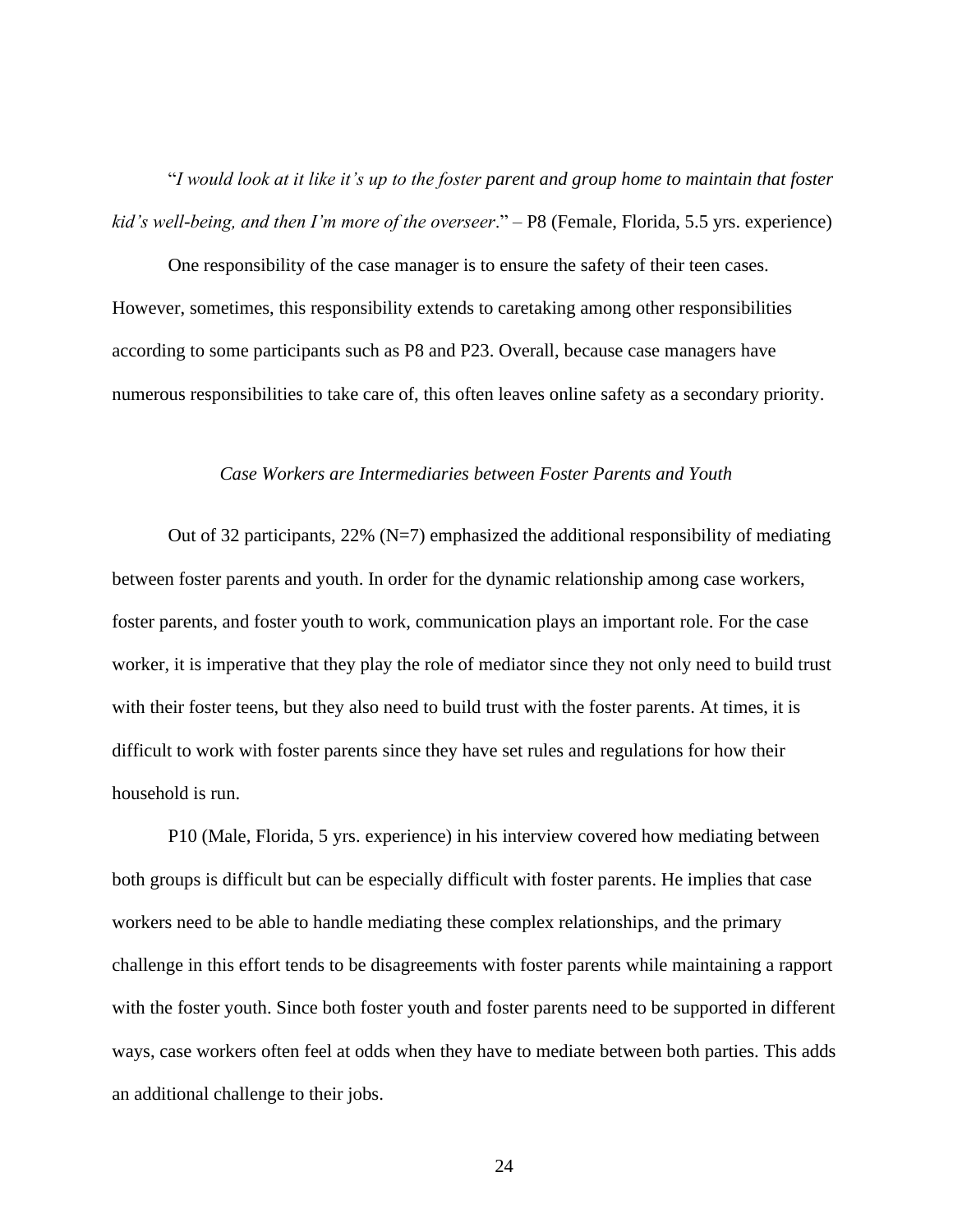#### *Foster Parents and Caregivers Lack Technology Expertise*

<span id="page-31-0"></span>Out of 32 participants, 41% (N-13) implied how the lack of technology expertise among foster parents and caregivers presents additional responsibilities for case managers. Based on the responses, participants received limited training on online safety. Generally, participants attempted to monitor teens' online activity through means of communication with the teen or, sometimes, secret profiles on social media. According to these participants, the responsibility of implementing safety features such as monitoring software or content blockers primarily fall on the caregivers, but generally, foster parents did not have active roles in mitigating foster youth online risks. Overall, technology expertise among foster parents tend to vary.

"*And other people don't see it as easily or understand fully the technology*." -P27 (Female, Colorado, 18 yrs. experience)

In P27's and others' experiences, foster parents may or may not be aware of the implications that certain technologies could have on teens. This is especially because the foster care system, according to participants, does not directly provide or recommend online monitoring systems for foster children. They also do not provide actionable training or

#### *Online Safety Challenges are Heightened in Group Home Settings*

<span id="page-31-1"></span>Out of 32 participants, 41% ( $N=13$ ) explicitly mentioned that most teens end up in group homes. In other words, there is a shortage in foster care placements for teenagers. Participants like P13 covered how teenagers are the least desired age group among foster care parents: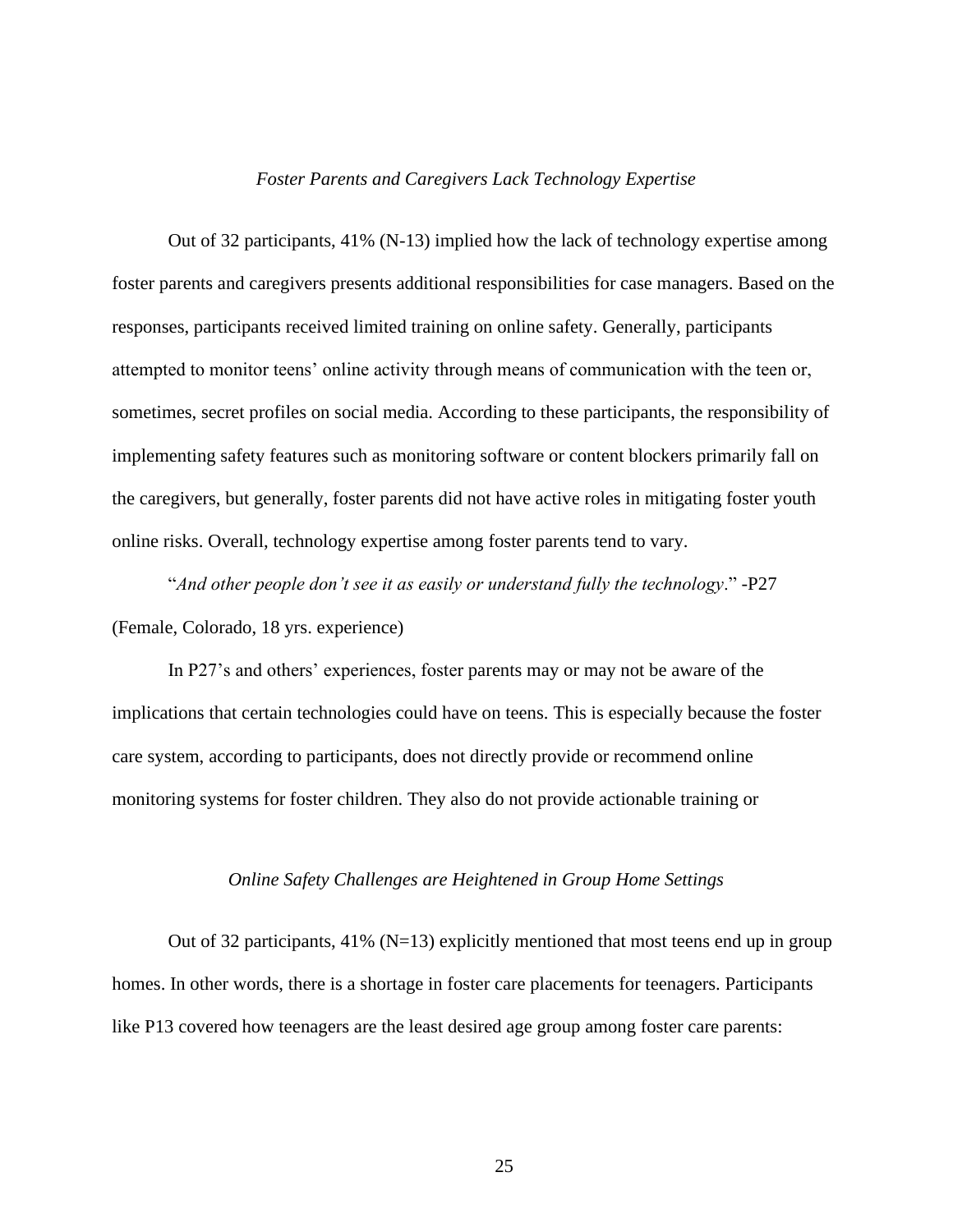"*Younger children are way easier to place in foster homes. Our teenagers often wind up in group homes. And the older they are, they generally get placed further away from the county that they like generate from because of lack of space or if they have a charge*…" – P13 (Female, Florida, 5 yrs. experience)

Usually, these teenagers lack the placements they need because of negative stereotypes or previous minor convictions or charges. Because of this, teenagers are moved from placement to placement often or are placed in group homes. Accordingly, foster teens often do not get the individualized attention that they would get from foster parents. This becomes a problem since not all of these foster teens are being monitored at any given time especially online. Furthermore, group homes congregate foster teens who could have similar or even worse histories of misbehavior, which could adversely affect other foster teens in the home. Additionally, since foster parents and caregivers lack technology expertise to handle various online safety risks, this further increases online safety challenges.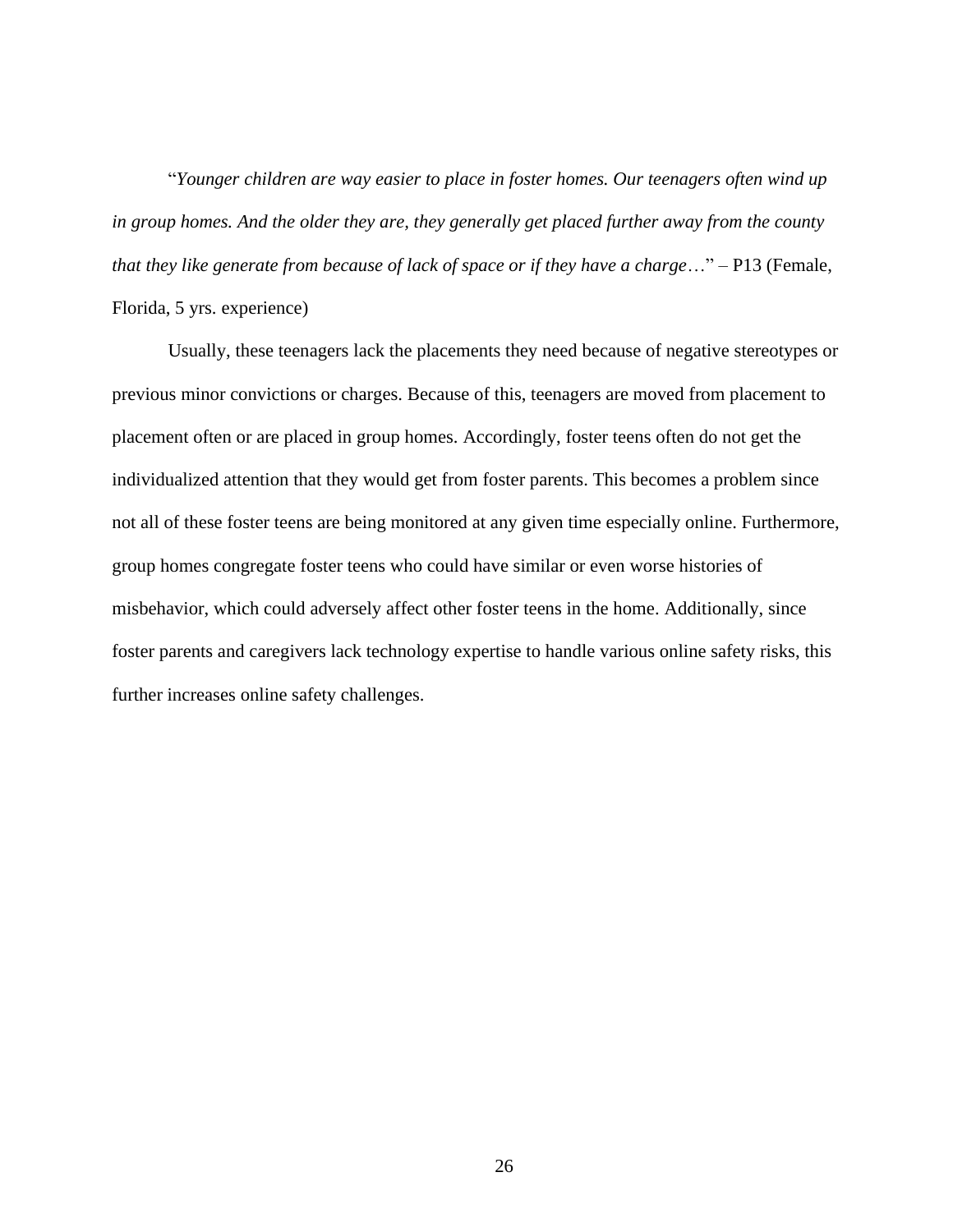#### Chapter 5: Discussion

<span id="page-33-0"></span>In this section, I discussed the results and how they answered our research questions. I first identified the risks that foster youth commonly encounter and examined the training that case managers receive to mitigate those risks. I also discussed the challenge of unbalanced online responsibilities between case managers and foster parents. I then presented policy and design implications to address these challenges from both top and bottom level perspectives. Lastly, I identified the limitation of this thesis and future research to consider.

#### Foster Youth Mostly Encounter High-Risk Online Situations

<span id="page-33-1"></span>One of the questions I asked case workers was what online situations their teen cases commonly encounter. I asked this question to identify any similarities between case workers' and foster parents' experiences. In a study by Badillo et al. (2019), researchers interviewed foster parents about their knowledge of foster youth online safety. Findings from that study showed that foster teens frequently encounter high-risk online situations, most of which were interactions with unknown individuals that were commonly sexual in nature. This thesis found that caseworkers had similar experiences with foster youth online safety where most risks encountered by foster teens were sexual in nature and contact related. With similar testimonies from both foster parents and case workers, foster teens are strongly linked to participating in or being exposed to risky online activities and, as a result, at risk for further harm like kidnapping and mental-health issues.

Foster care case managers are responsible for mitigating these risks. To do so, they often received extensive training in preparation, which is further discussed in the next section.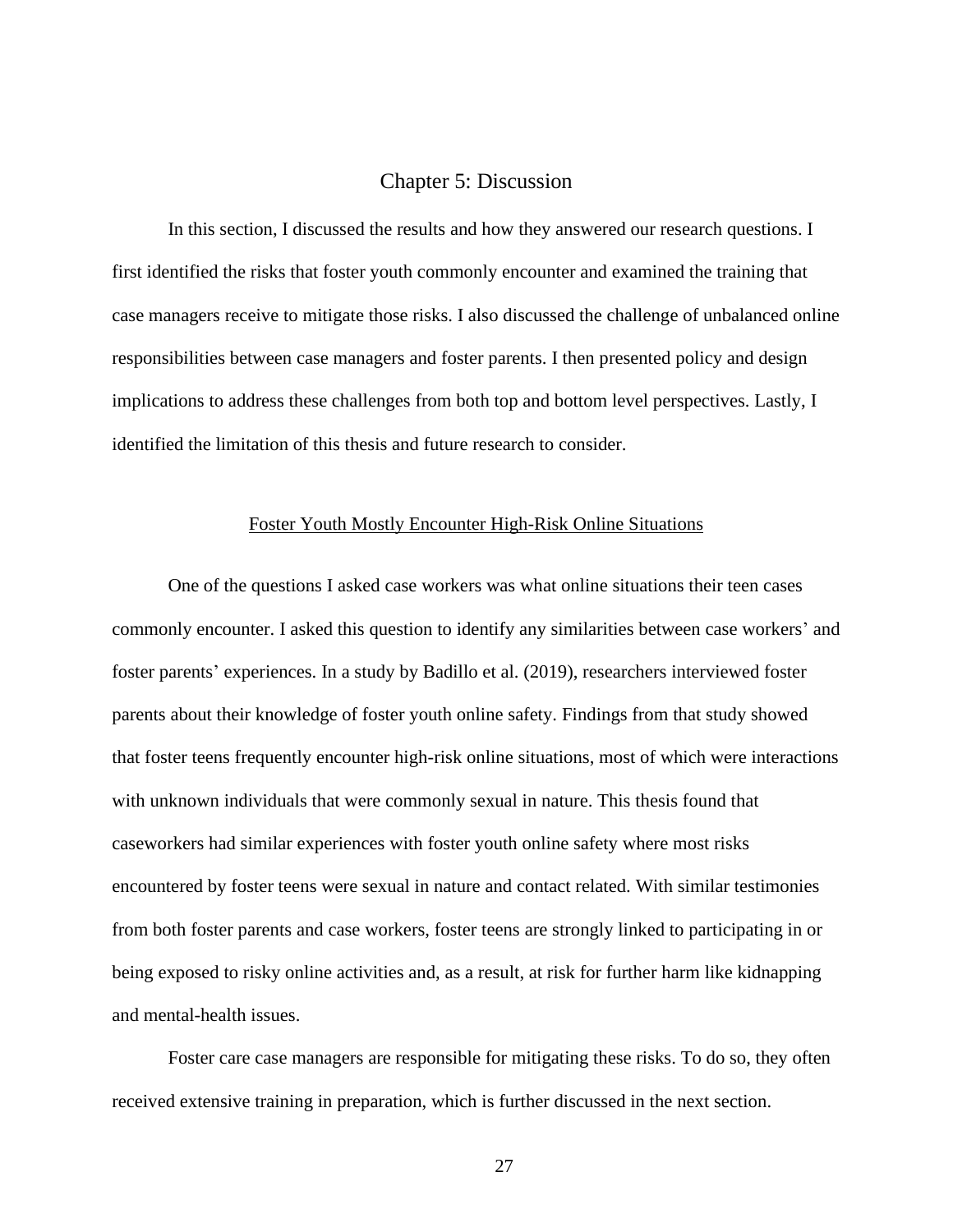#### Minimal Support for Case Managers to Address Online Safety Concerns

<span id="page-34-0"></span>From the results, participants particularly mentioned receiving sex trafficking, crisis intervention, and online safety training. Foster care workers often discussed online safety in the context of sex trafficking. However, sex trafficking training is not all focused on online safety, and similarly, online safety does not only encompass sex trafficking risks. Accordingly, case workers did not receive extensive training on online safety and are thus not equipped to handle foster youth online safety concerns.

Previous research argues that foster care workers need to understand how technology works and all of the possible risks to foster youth in order to handle those risks (Finn & Kerman, 2004). Of foster care case workers who said they received some type of online safety training, they primarily discussed awareness training on technology and technology use. For example, participants said they were educated on what phone applications to be wary of on foster teens' phones and also the behaviors associated with sex trafficking online risks. What case workers did not discuss were how they were trained to handle those types of situations. When those situations do arise, only then online safety became a priority to case workers, most likely because of the limited bandwidth of case workers. Thus, it is imperative that foster care case workers receive the support they need to handle these online risk situations.

This study suggests that case workers are overwhelmed with their responsibilities. Other than simply receiving in-depth training, case workers also need to feel empowered to tackle foster youth online safety concerns. Further research must explore how case workers feel supported and what can be done to make that a reality.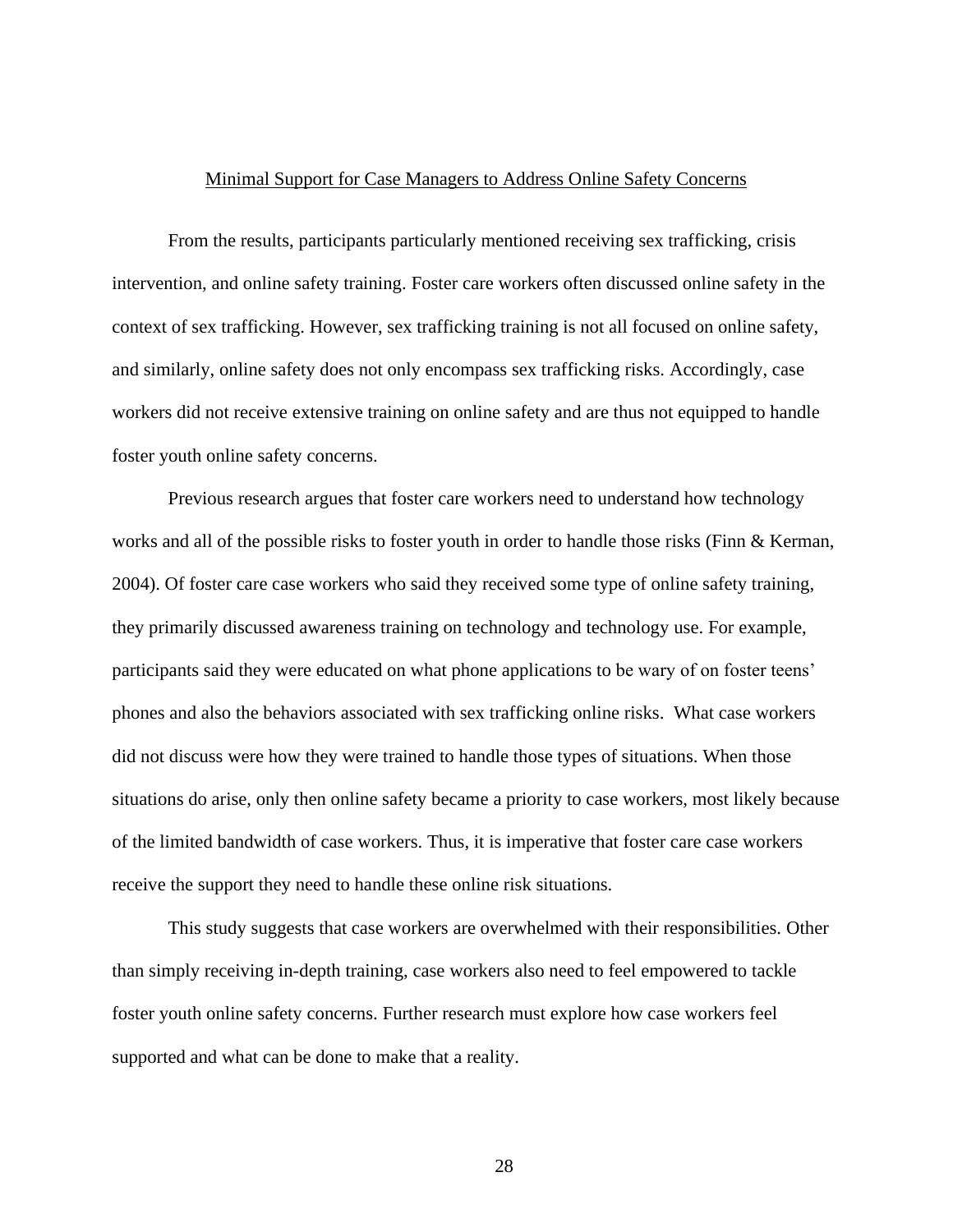#### Online Safety Responsibilities are Unbalanced

<span id="page-35-0"></span>Foster care case managers have the legal responsibility for the children or teens in their caseload. This research shows that they often face numerous responsibilities such as transportation and appointment management in addition to their primary responsibility of finding children permanent placements. However, they also have the responsibility of providing highlevel support for the foster parents in their caseload. Often, the responsibilities of foster youth online safety are left as a secondary priority and are unbalanced between both case managers and foster parents.

This thesis found that between case workers and foster parents, the responsibility of online safety commonly falls on the case workers. Specifically, foster parents feel a sense of hopelessness when it comes to foster youth online safety (Badillo-Urquiola et al., 2019). Participants in this thesis suggest that foster parents do not receive any type of extensive online safety training. Some may have limited knowledge on dangerous applications or websites, but overall, foster parents are not equipped to handle entire scope of foster youth online safety. Because of that, this research suggests that they often find themselves reaching out to case workers for help or placing the responsibility of online safety onto case workers. However, some case workers sought to place back responsibilities onto the foster parents, and thus, this creates a vicious cycle of who should be handling online safety concerns.

As a result, it is imperative to not only find ways to provide case workers the support they need but also foster parents with their own type of support. Although more research is needed to investigate how case workers feel supported, previous research does show that foster parents feel supported when their case workers actively engage with them (R. Denby et al., 1999). This is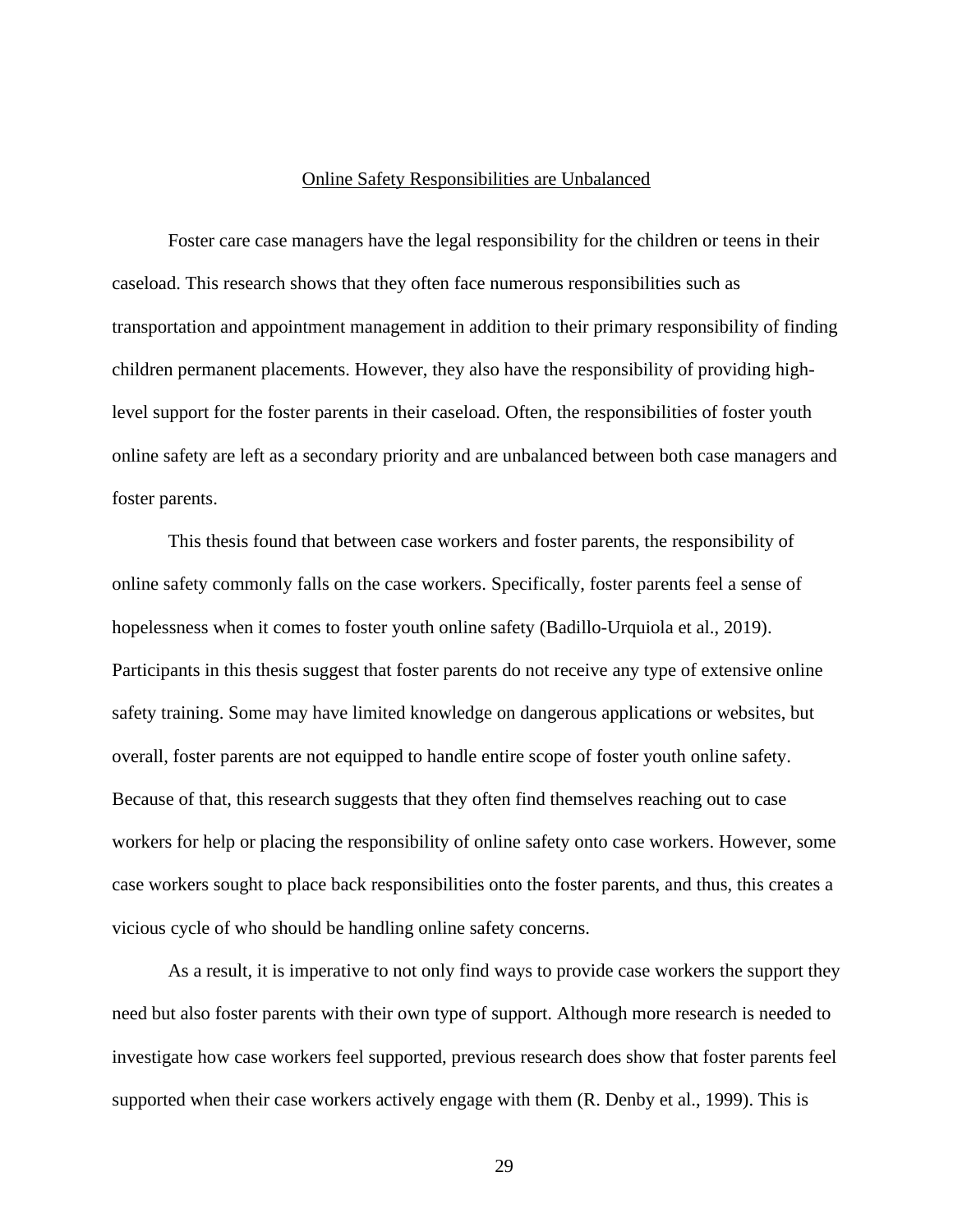difficult, however, because case workers are constantly preoccupied with their number of responsibilities. Therefore, research needs to find ways for case workers to feel supported so that they have the bandwidth to build deeper and collaborative relationships with their foster parents. In summary, thesis suggests that both case workers and foster parents will largely benefit from becoming part of each other's systems of support.

#### Policy and Design Implications

<span id="page-36-0"></span>In order to address the challenges posed by this thesis and implemented the proposed recommendations, there are top- and bottom-level perspectives for policy and design implications to consider.

A top-level perspective to promote change involves adding or changing policies in the foster care system regarding online safety. Specifically, the foster care system should consider various policy changes in order to help address foster youth online safety. The system should enact policies that place online safety as a higher priority in the training provided to both case workers and foster parents. However, simply adding this requirement is not enough. There must also be improved and extensive online safety training that addresses the current and future risks to foster youth today. Additionally, both case workers and foster parents must feel empowered to feel like they need to make online safety their responsibilities. Only until then will online safety be a more primary focus. That is why a bottom-level approach to addressing these concerns could also be effective, and this can be arguable the best approach.

A bottom-level approach for implementing effective policies and design for online risk mitigation is collectively involving case workers, foster parents, and foster youth. Improved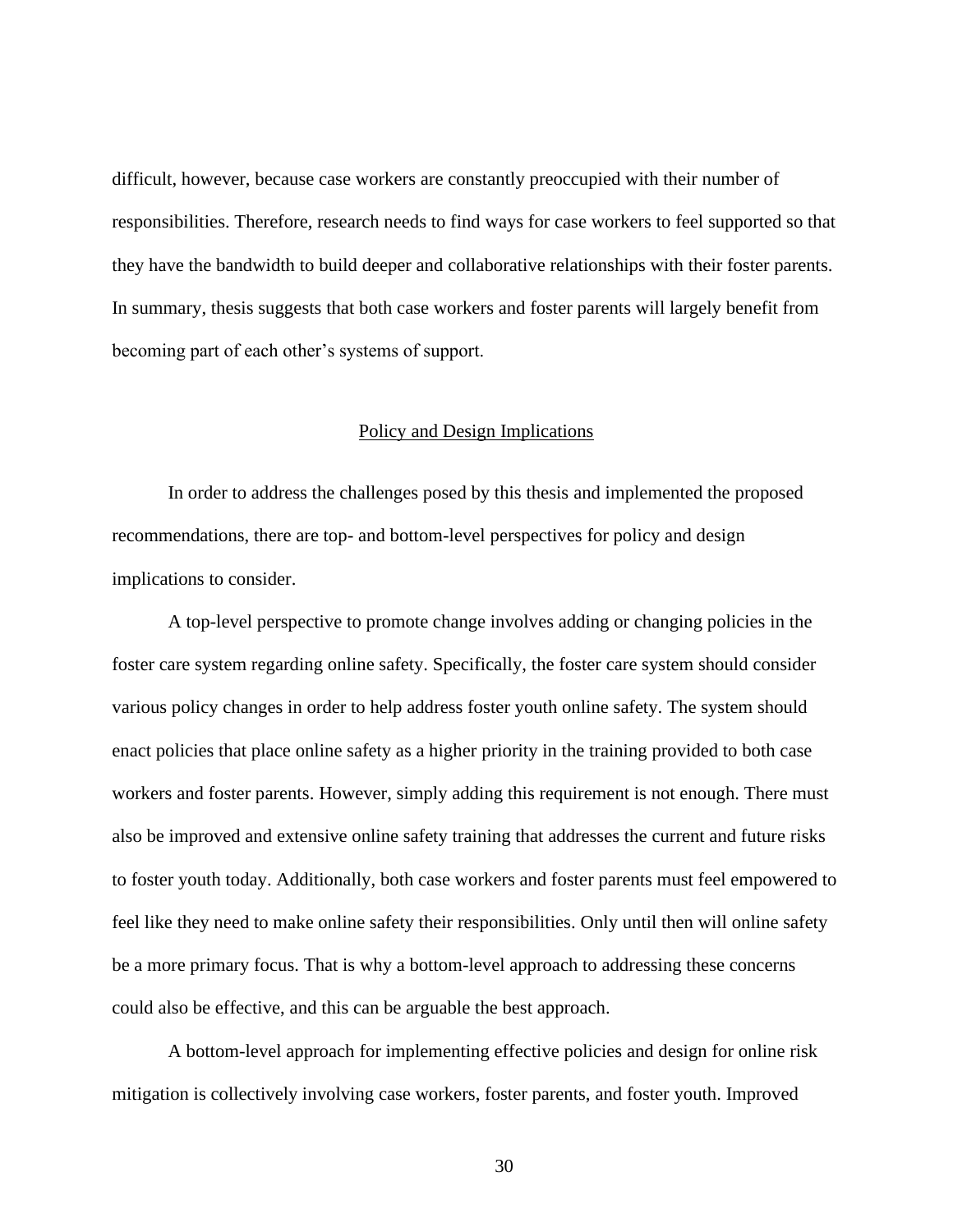online safety training should first involve foster youth and consider their perspectives. Through their lens, the various risks and situations that this thesis discusses can be confirmed and also discussed in further detail. This will give case workers and foster parents the information they need to better prepare themselves. However, information should not be the sole indicator of how they should handle foster youth online safety. Case workers, foster parents, and foster youth should work together in forming plans of action that meet all of their needs. In doing so, not only will the online safety responsibilities be balanced, but all stakeholders will feel supported and empowered. Accordingly, this approach suggests that in order for the foster care system to best combat foster youth online safety concerns, support groups that bring together all of the stakeholders (case workers, foster parents, and foster youth) should be formed.

#### Limitations and Future Work

<span id="page-37-0"></span>This thesis describes the online risks that foster teens face according to case managers. In doing so, I also identified challenges that foster care case managers face in handling these online risks and how they meet those challenges. Although I interviewed 32 case managers, 72% (N=23) of these participants worked in Florida. Thus, the data I collected could have been the result of the prevalence of human trafficking in Florida (Gibbs et al., 2018). Specifically, this could explain how the majority of responses for online risks geared toward sex trafficking risks. Accordingly, this study and future studies could benefit from a larger variety of case managers who have worked in different states.

Additionally, while previous research has explored the perspectives of foster parents and this thesis examines the perspectives of foster care case workers, future research must explore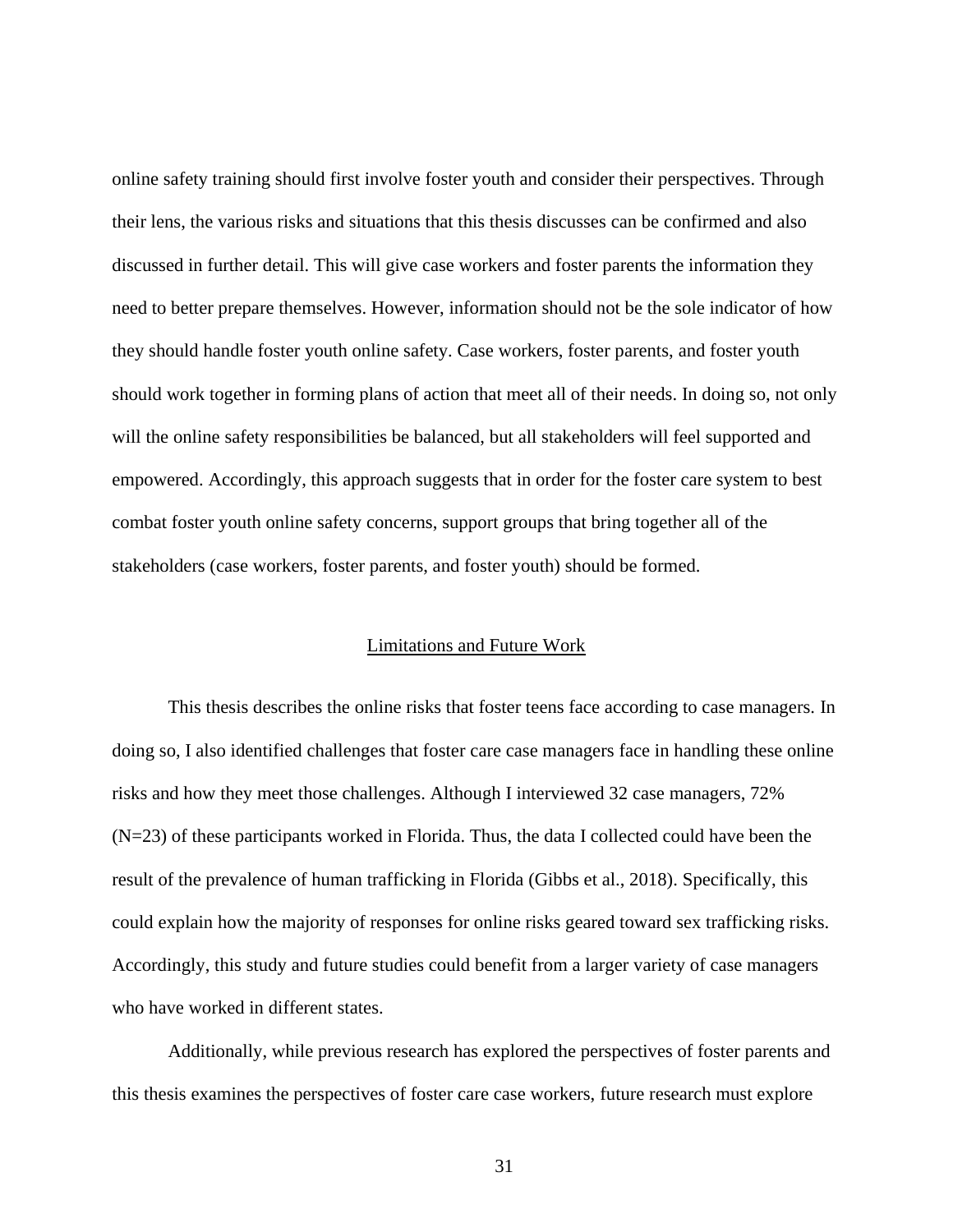foster youth perspectives on their own online safety. By doing so, necessary stakeholders will be able to further understand and grasp the situations that foster youth commonly encounter. This will lead to future research and action that can support the foster care system in addressing foster youth online safety more effectively.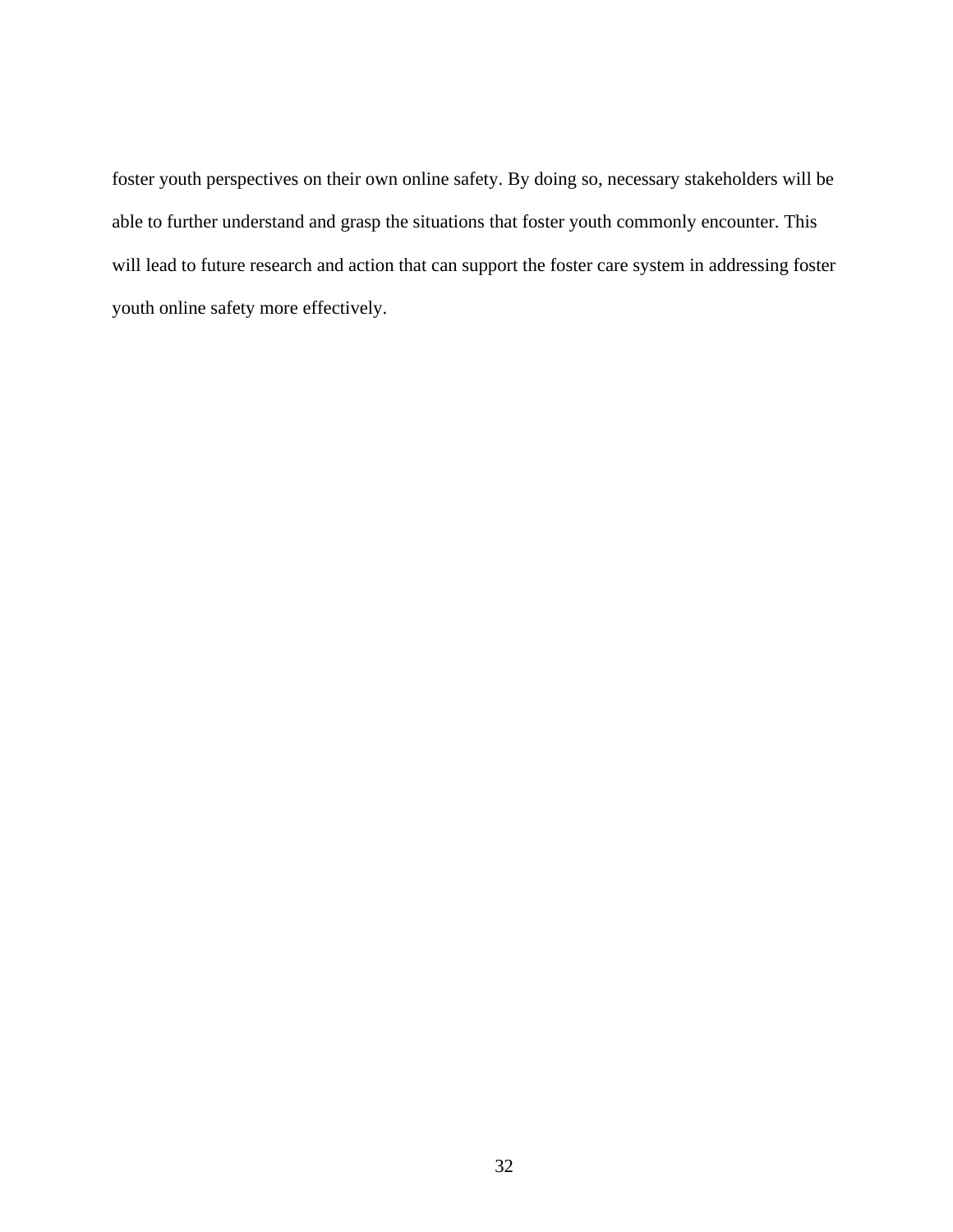#### Chapter 6: Conclusion

<span id="page-39-0"></span>Child welfare workers are responsible for protecting the wellbeing of youth and supporting their families. One of their primary roles is working as a foster care case manager to ultimately find foster youth permanent homes. This thesis identified the challenges that case managers face in supporting foster families and the online safety of foster youth. Particularly, I discovered that foster youth most commonly encounter high-risk online situations such as sex trafficking. Although case managers received training to mitigate normal high-risk situations, more case managers and foster parents need effective training and systems of support to handle foster youth online safety concerns. However, case managers are overburdened with the number of responsibilities they have, and foster parents often lack the technology expertise that would help keep teens safe online. Accordingly, online safety is more of a secondary priority since the responsibility of handling online safety is continually moving between case managers and foster parents. In other words, online safety responsibilities are unbalanced currently. This leaves foster youth further at risk for future harm from online situations.

Therefore, the foster care system must prioritize the empowerment of case workers, foster parents, and foster youth. Specifically, new policies need to consider placing online safety as a higher priority in training and improving the quality of any such training. Additionally, support groups among all case workers, foster parents, and foster youth must be formed to fully identify online risk situations and how all stakeholders feel best supported. Future research needs to consider exploring the perspectives of foster youth and how case workers and foster parents can work together to mitigate online risks. If not, foster youth may continue to face high-risk online situations that are detrimental to their health and well-being.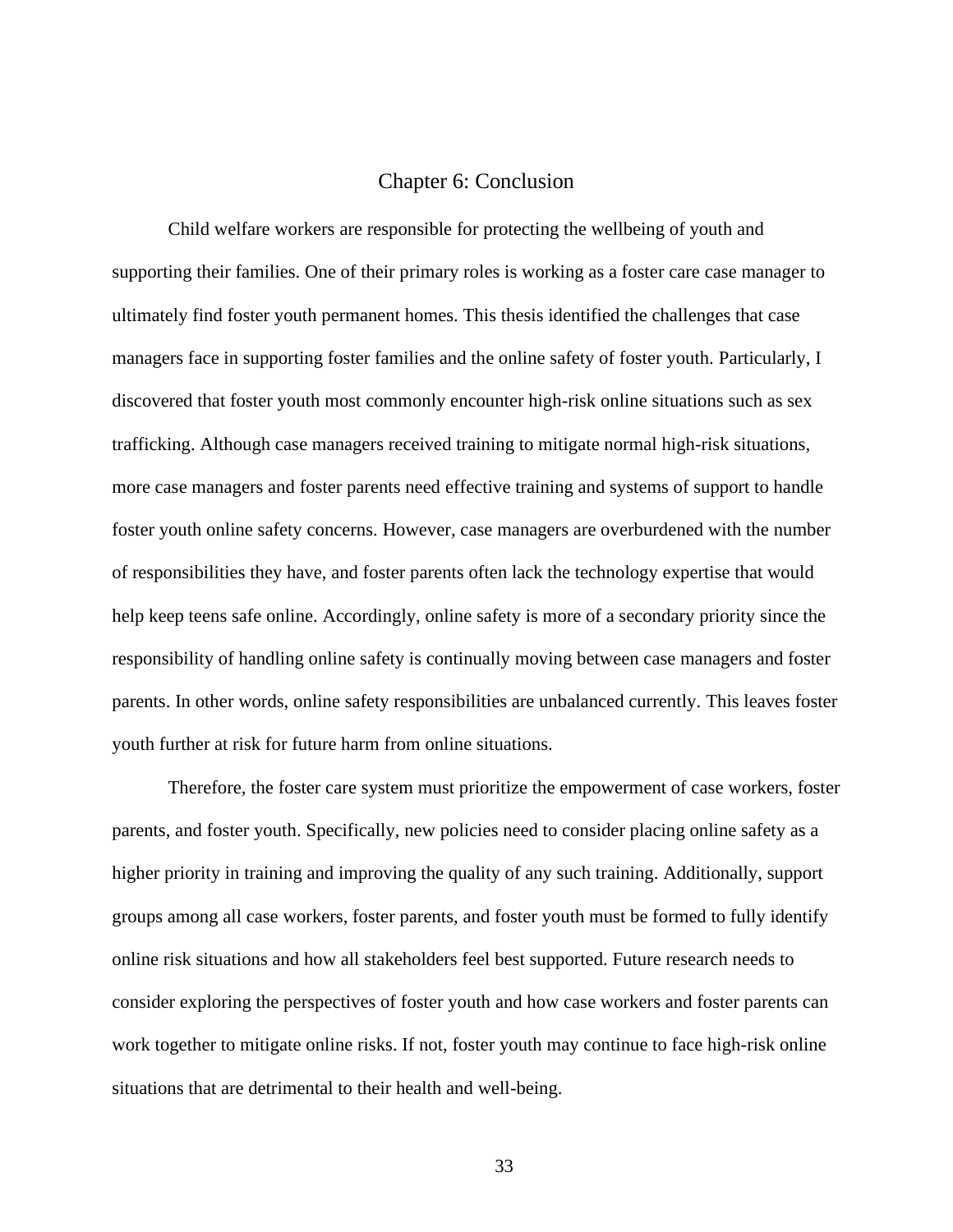Through this thesis, I realized that foster care case workers are hard-working individuals who need our support and recognition. While they often face numerous challenges in their daily life as social workers, they are the backbones for the majority of the marginalized children in the United States. Because of this, it is imperative that we remind ourselves of their hard work, and we advise to recognize their struggles and the struggles of the entire foster care community so that they feel empowered to do their best.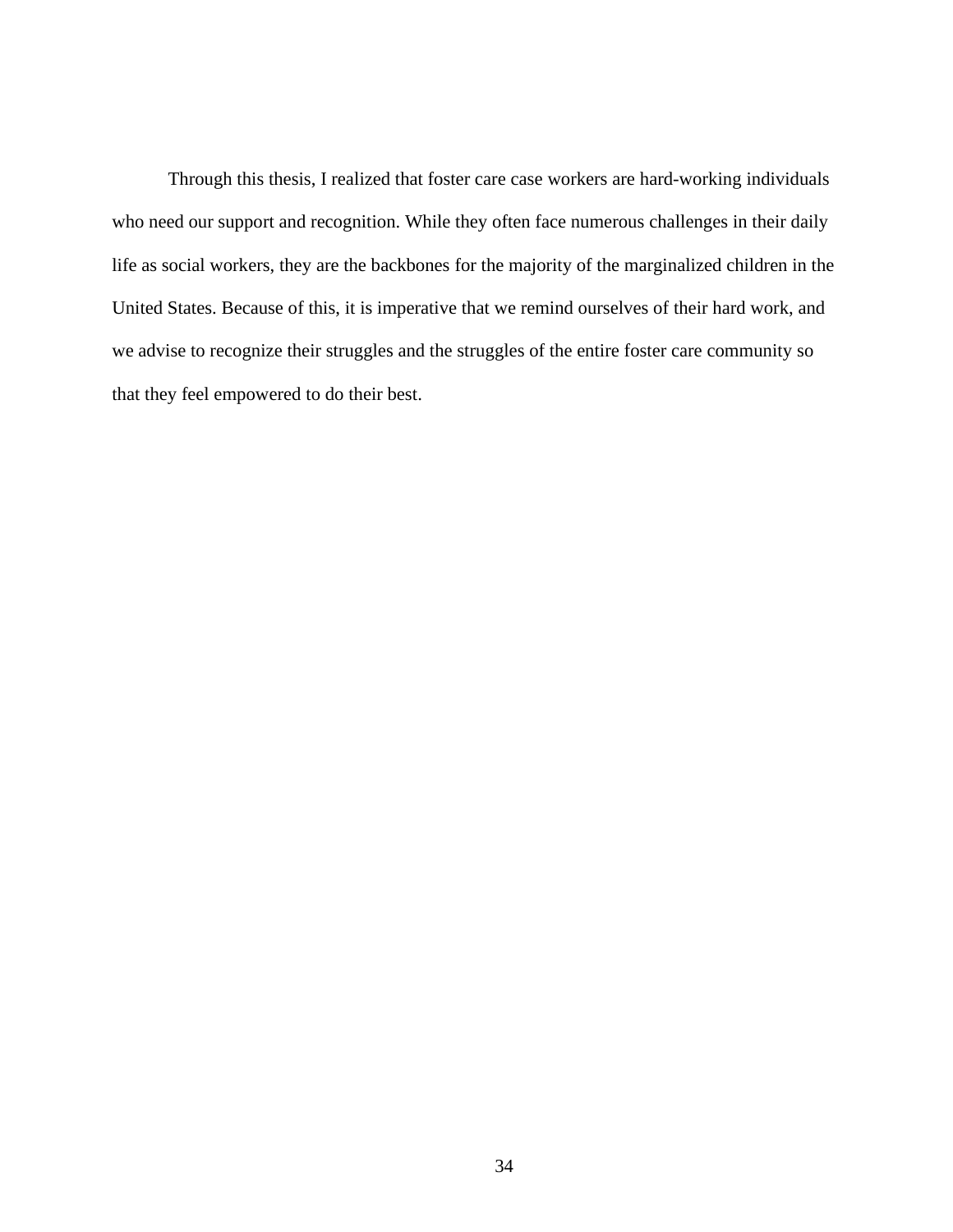#### REFERENCES

- <span id="page-41-0"></span>Badillo-Urquiola, K., Harpin, S., & Wisniewski, P. (2017). Abandoned but Not Forgotten: Providing Access While Protecting Foster Youth from Online Risks. *Proceedings of the 2017 Conference on Interaction Design and Children*, 17–26. https://doi.org/10.1145/3078072.3079724
- Badillo-Urquiola, K., Page, X., & Wisniewski, P. J. (2019). Risk vs. Restriction: The Tension between Providing a Sense of Normalcy and Keeping Foster Teens Safe Online. *Proceedings of the 2019 CHI Conference on Human Factors in Computing Systems - CHI '19*, 1–14. https://doi.org/10.1145/3290605.3300497
- Braun, V., & Clarke, V. (2006). Using thematic analysis in psychology. *Qualitative Research in Psychology*, *3*(2), 77–101. https://doi.org/10.1191/1478088706qp063oa
- Brinson, R. D., Gomez, E., & Alford, K. A. (2015). *Becoming "Smart" about Relationship Building: Foster Care Youth and the Use of Technology*. 13.
- Brown, L. A. (2020). Suicide in Foster Care: A High-Priority Safety Concern. *Perspectives on Psychological Science*, *15*(3), 665–668. https://doi.org/10.1177/1745691619895076
- Denby, R., Rindfleisch, N., & Bean, G. (1999). Predictors of foster parents' satisfaction and intent to continue to foster. *Child Abuse & Neglect*, *23*(3), 287–303. https://doi.org/10.1016/S0145-2134(98)00126-4
- Denby, R. W., Gomez, E., & Alford, K. A. (2016). Promoting Well-Being Through Relationship Building: The Role of Smartphone Technology in Foster Care. *Journal of Technology in Human Services*, *34*(2), 183–208. https://doi.org/10.1080/15228835.2016.1168761